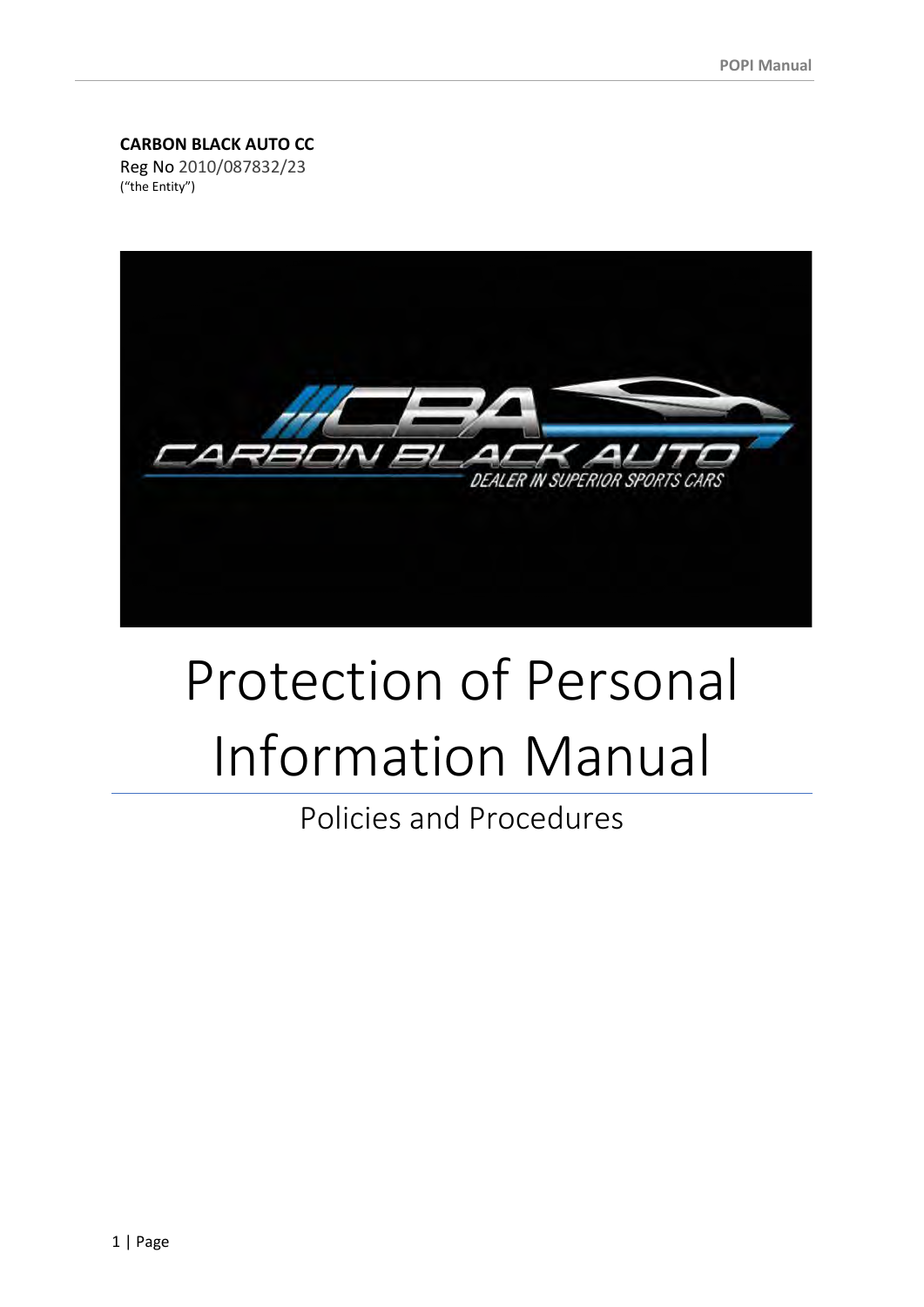#### Contents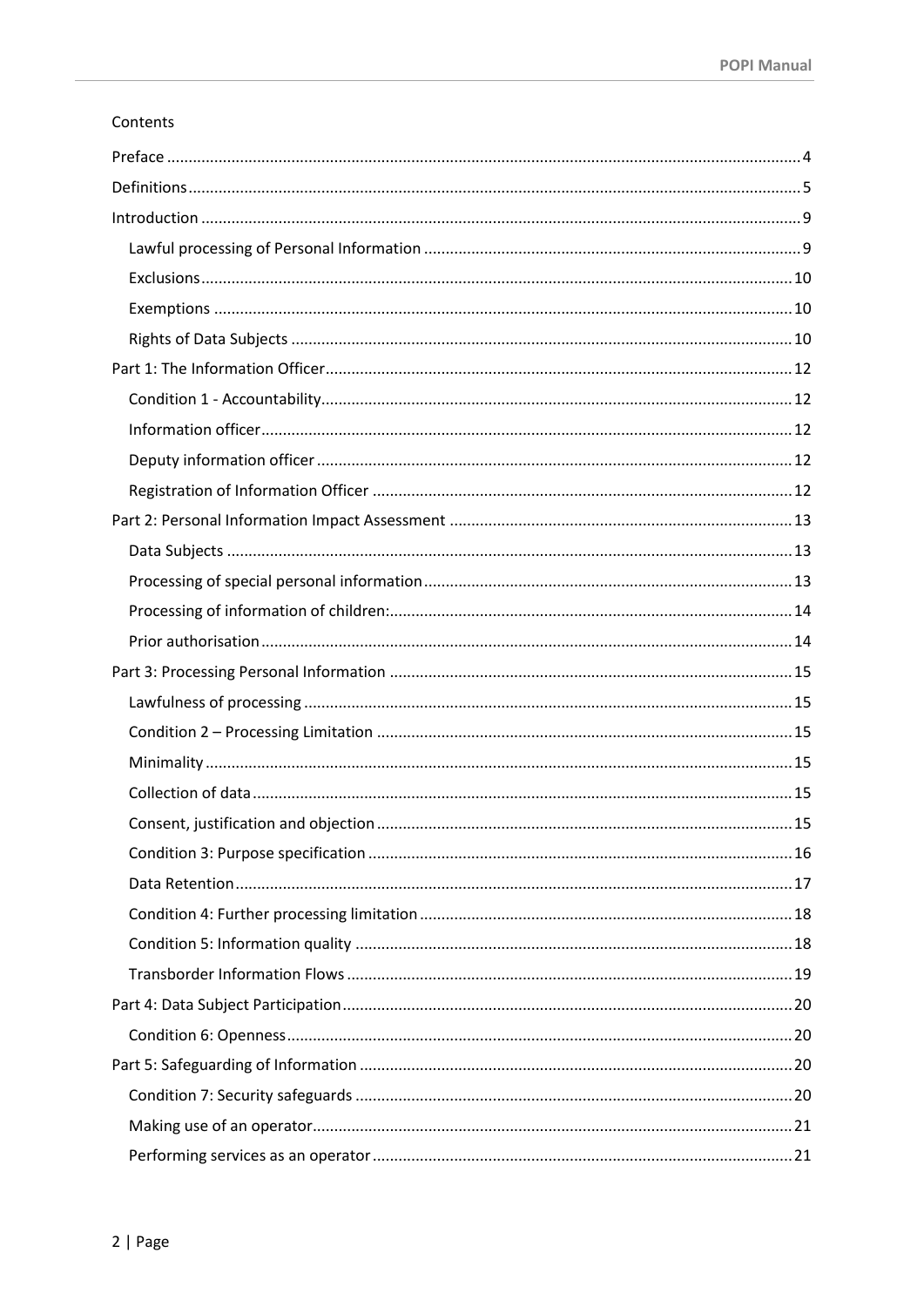| Implementation - Direct marketing by electronic means to existing clients23       |  |
|-----------------------------------------------------------------------------------|--|
|                                                                                   |  |
|                                                                                   |  |
|                                                                                   |  |
|                                                                                   |  |
|                                                                                   |  |
|                                                                                   |  |
| Section 14: Manual on functions of, and index of records held by, public body  24 |  |
| Section 51: Manual on functions of, and index of records held by, private body 25 |  |
|                                                                                   |  |
|                                                                                   |  |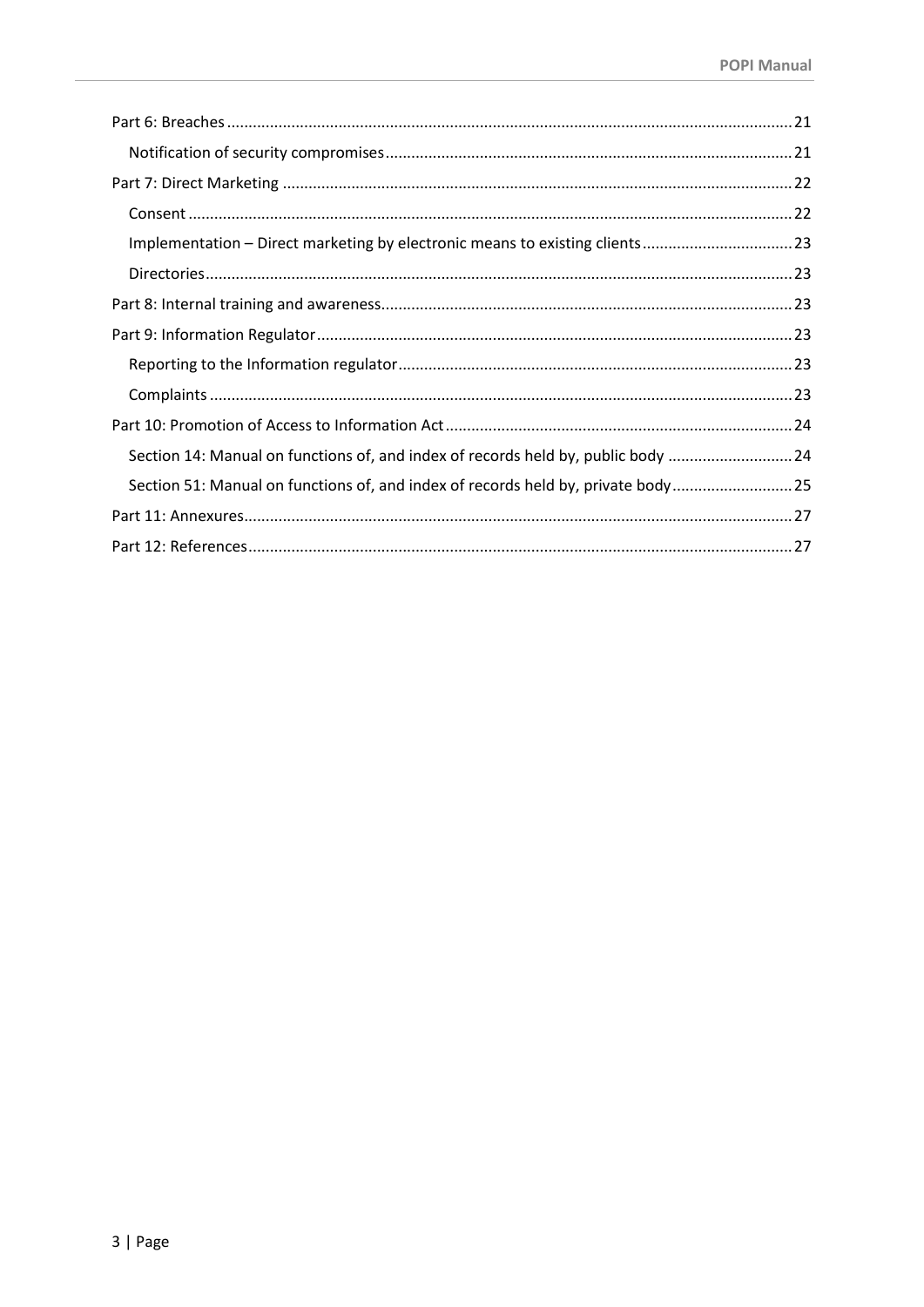# <span id="page-3-0"></span>**Preface**

The Protection of Personal Information Act, 4 of 2013 ('the Act"), recognises that, in terms of the Constitution of South Africa, everyone has the right to privacy. This includes the right against unlawful collection, retention, dissemination and use of personal information. The Act therefore regulates the processing of personal information by public and private bodies in a manner that gives effect to the constitutional right to privacy subject to justifiable limitations that are aimed at protecting other rights and important interests, particularly the of access to information.

The Act requires responsible parties to take actions to ensure protection of personal information when processing, and compliance with the eight lawful conditions of processing.

Please note that no part of this manual replaces the responsibility of the information officer to ensure compliance, nor can it be seen, on its own, as sufficient information to provide knowledge regarding the POPI and PAIA Act to the extent required by the Information Officer and the Deputy Information Officer.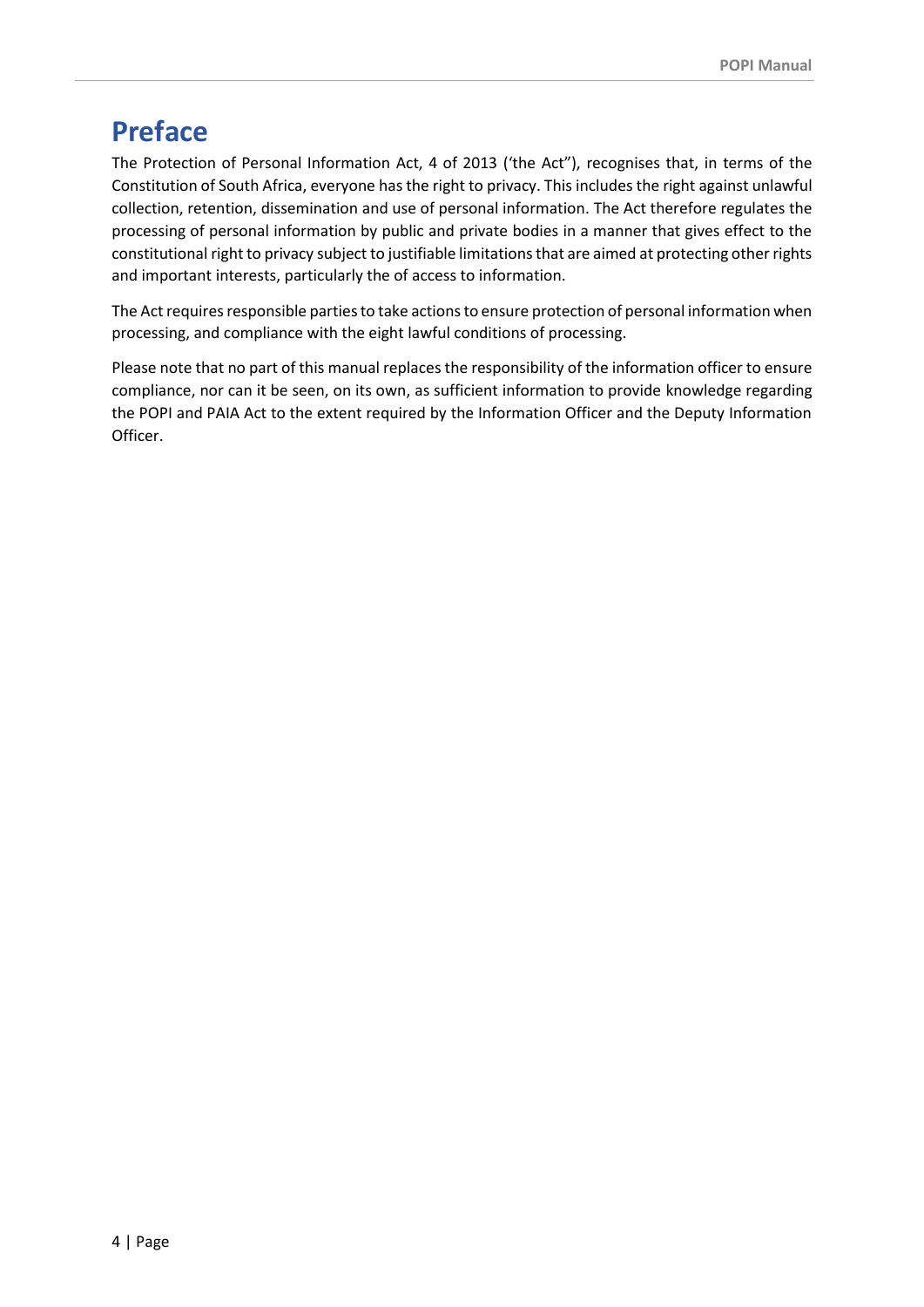# <span id="page-4-0"></span>**Definitions**

The following terms used in this manual and legislation are defined as follows:

**"The Act":** The Protection of Personal Information Act, 4 of 2013, and includes any regulation under this act.

**''Automated means":** any equipment capable of operating automatically in response to instructions given for the purpose of processing information.

**"Biometrics":** A technique of personal identification that is based on physical, physiological or behavioural characterisation including blood typing, fingerprinting, DNA analysis, retinal scanning and voice recognition.

**"Body"**: public or private body.

**"Child":** A natural person under the age of 18 years who is not legally competent, without the assistance of a competent person, to take any action or decision in respect of any matter concerning him- or herself.

**"Code of conduct":** A code of conduct issued by the Regulator in terms of Chapter 7 of the Act.

**"Competent person":** Any person who is legally competent to consent to any action or decision being taken in respect of any matter concerning a child.

**"Consent":** Any voluntary, specific and informed expression of will in terms of which permission is given for the processing of personal information.

**"Constitution":** The Constitution of the Republic of South Africa, 1996.

**"Data subject":** The person to whom personal information relates.

**"De-identify":** In relation to personal information of a data subject, means to delete any information that identifies the data subject, can be used or manipulated by a reasonably foreseeable method to identify the data subject, or can be linked by a reasonably foreseeable method to other information that identifies the data subject.

**"Direct marketing":** To approach a data subject, either in person or by mail or electronic communication, for the direct or indirect purpose of promoting or offering to supply, in the ordinary course of business, any goods or services to the data subject, or requesting the data subject to make a donation of any kind for any reason.

**"Electronic communication":** Any text, voice, sound or image message sent over an electronic communications network which is stored in the network or in the recipient's terminal equipment until it is collected by the recipient.

**"Enforcement notice":** A notice issued by the Regulator to a responsible party in order to take certain action.

**"Filing system":** Any structured set of information, whether centralised, decentralised or dispersed on a functional or geographical basis, which is accessible according to specific criteria.

**"Head":** of, or in relation to, a private body means:

a) in the case of a natural person, that natural person or any person duly authorised by that natural person;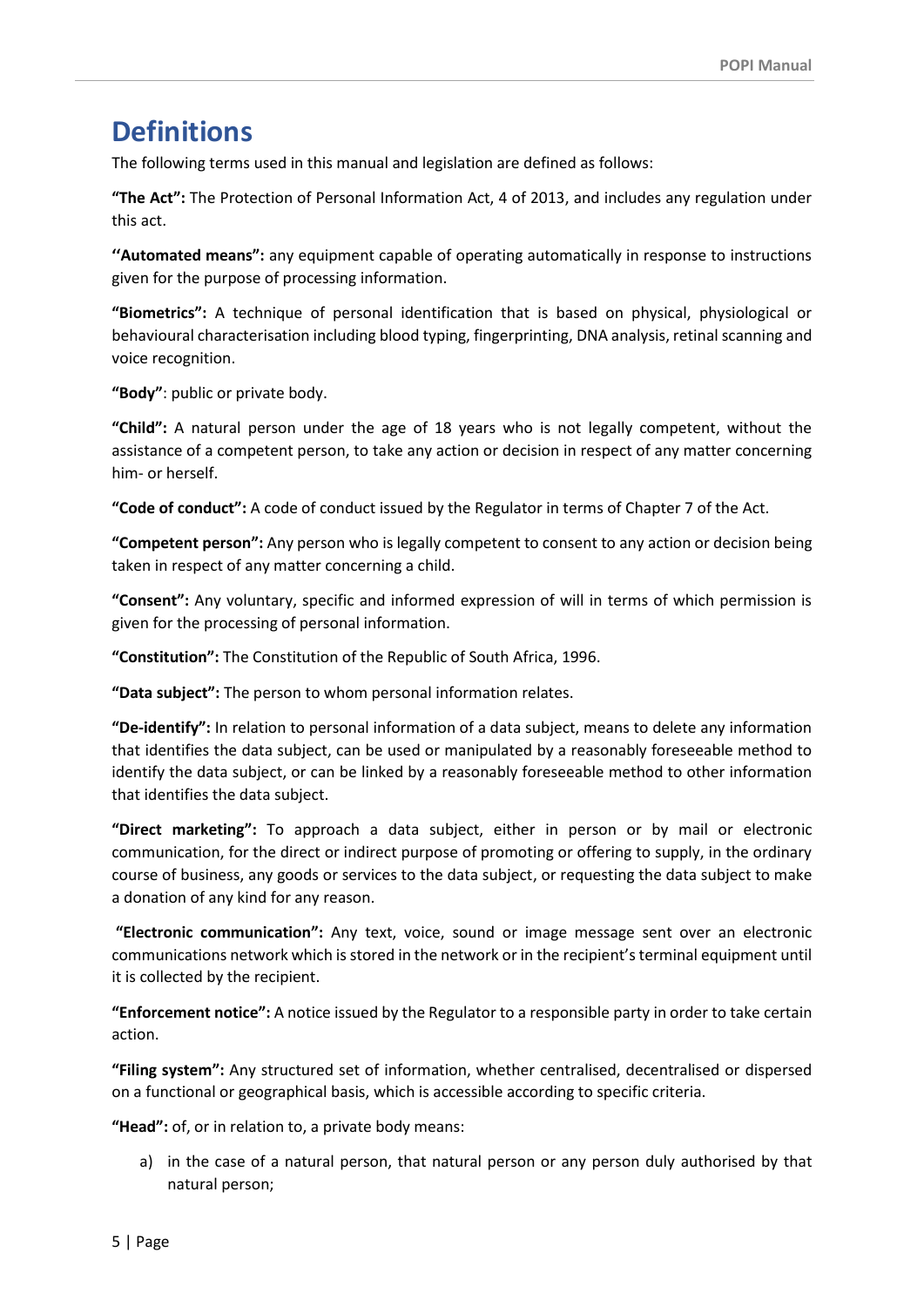- b) in the case of a partnership, any partner of the partnership or any person duly authorised by the partnership;
- c) in the case of a juristic person the chief executive officer or equivalent officer of the juristic person or any person duly authorised by that officer;

**"Information matching programme":** The comparison, whether manually or by means of any electronic or other device, of any document that contains personal information about ten or more data subjects with one or more documents that contain personal information of ten or more data subjects, for the purpose of producing or verifying information that may be used for the purpose of taking any action in regard to an identifiable data subject.

**"Minister":** The Cabinet member responsible for the administration of justice.

**"Operator":** A person who processes personal information for a responsible party in terms of a contract or mandate, without coming under the direct authority of that party. This means that the information you process is not for your direct client, employee, supplier, etc. but rather that of another entity. For example, if you provide payroll services and as such process the information of another entity's employees.

**"Person":** A natural person or a juristic person.

**"Personal information":** Information relating to an identifiable, living, natural person, and where it is applicable, an identifiable, existing juristic person, including, but not limited to:

- a) information relating to the race, gender, sex, pregnancy, marital status, national, ethnic or social origin, colour, sexual orientation, age, physical or mental health, well-being, disability, religion, conscience, belief, culture, language and birth of the person;
- b) information relating to the education or the medical, financial, criminal or employment history of the person;
- c) any identifying number, symbol, e-mail address, physical address, telephone number, location information, online identifier or other particular assignment to the person;
- d) the biometric information of the person;
- e) the personal opinions, views or preferences of the person;
- f) correspondence sent by the person that is implicitly or explicitly of a private or confidential nature or further correspondence that would reveal the contents of the original correspondence;
- g) the views or opinions of another individual about the person; and
- h) the name of the person if it appears with other personal information relating to the person or if the disclosure of the name itself would reveal information about the person.

**"POPI":** Protection of Personal Information.

**"POPIA":** Protection of Personal Information Act

**"PAIA":** Promotion of Access to Information Act

**"Prescribed":** Prescribed by regulation or by a code of conduct.

#### **"Private body":**

- a) a natural person who carries or has carried on any trade, business or profession, but only in such capacity;
- b) a partnership which carries or has carried on any trade, business or profession; or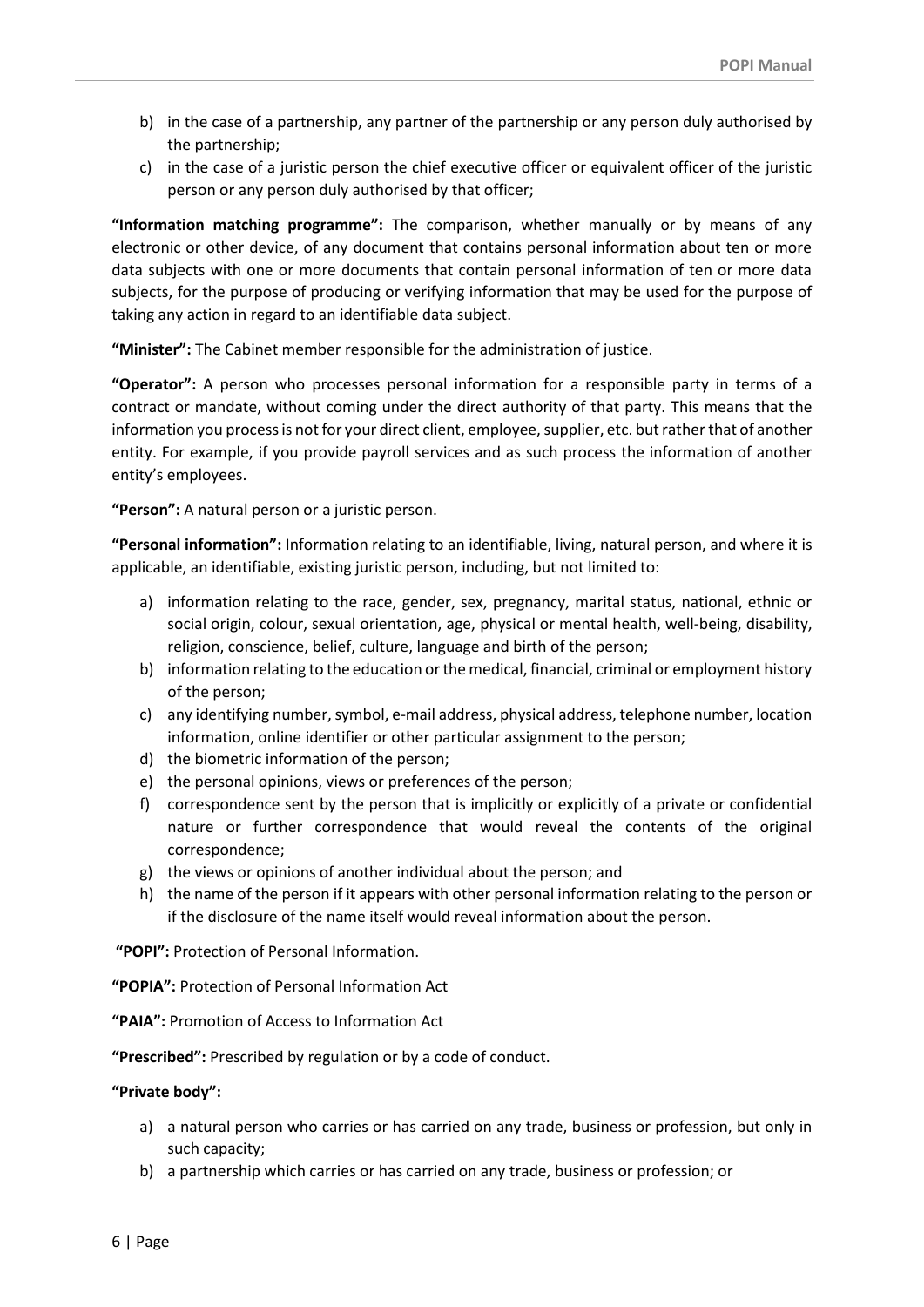c) any former or existing juristic person but excludes a public body.

**"Processing":** Any operation or activity or any set of operations, whether or not by automatic means, concerning personal information, including:

- a) the collection, receipt, recording, organisation, collation, storage, updating or modification, retrieval, alteration, consultation or use;
- b) dissemination by means of transmission, distribution or making available in any other form; or
- c) merging, linking, as well as restriction, degradation, erasure or destruction of information.

**"Professional legal adviser":** Any legally qualified person, whether in private practice or not, who lawfully provides a client, at his or her or its request, with independent, confidential legal advice.

#### **"Public body":**

- a) any department of state or administration in the national or provincial sphere of government or any municipality in the local sphere of government; or
- b) any other functionary or institution when:
	- a. exercising a power or performing a duty in terms of the Constitution or a provincial constitution; or
	- b. exercising a public power or performing a public function in terms of any legislation.

**"Public record":** A record that is accessible in the public domain and which is in the possession of or under the control of a public body, whether or not it was created by that public body.

**"Record":** Any recorded information:

- a) regardless of form or medium, including any of the following:
	- a. Writing on any material;
	- b. information produced, recorded or stored by means of any tape-recorder, computer equipment, whether hardware or software or both, or other device, and any material subsequently derived from information so produced, recorded or stored;
	- c. label, marking or other writing that identifies or describes anything of which it forms part, or to which it is attached by any means;
	- d. book, map, plan, graph or drawing;
	- e. photograph, film, negative, tape or other device in which one or more visual images are embodied so as to be capable, with or without the aid of some other equipment, of being reproduced;
- b) in the possession or under the control of a responsible party;
- c) whether or not it was created by a responsible party; and
- d) regardless of when it came into existence.

**"Regulator":** The Information Regulator established in terms of section 39 of the Act.

**"Re-identify":** In relation to personal information of a data subject, means to resurrect any information that has been de-identified, that:

- a) identifies the data subject;
- b) can be used or manipulated by a reasonably foreseeable method to identify the data subject; or
- c) can be linked by a reasonably foreseeable method to other information that identifies the data subject, ''re-identified'' has a corresponding meaning.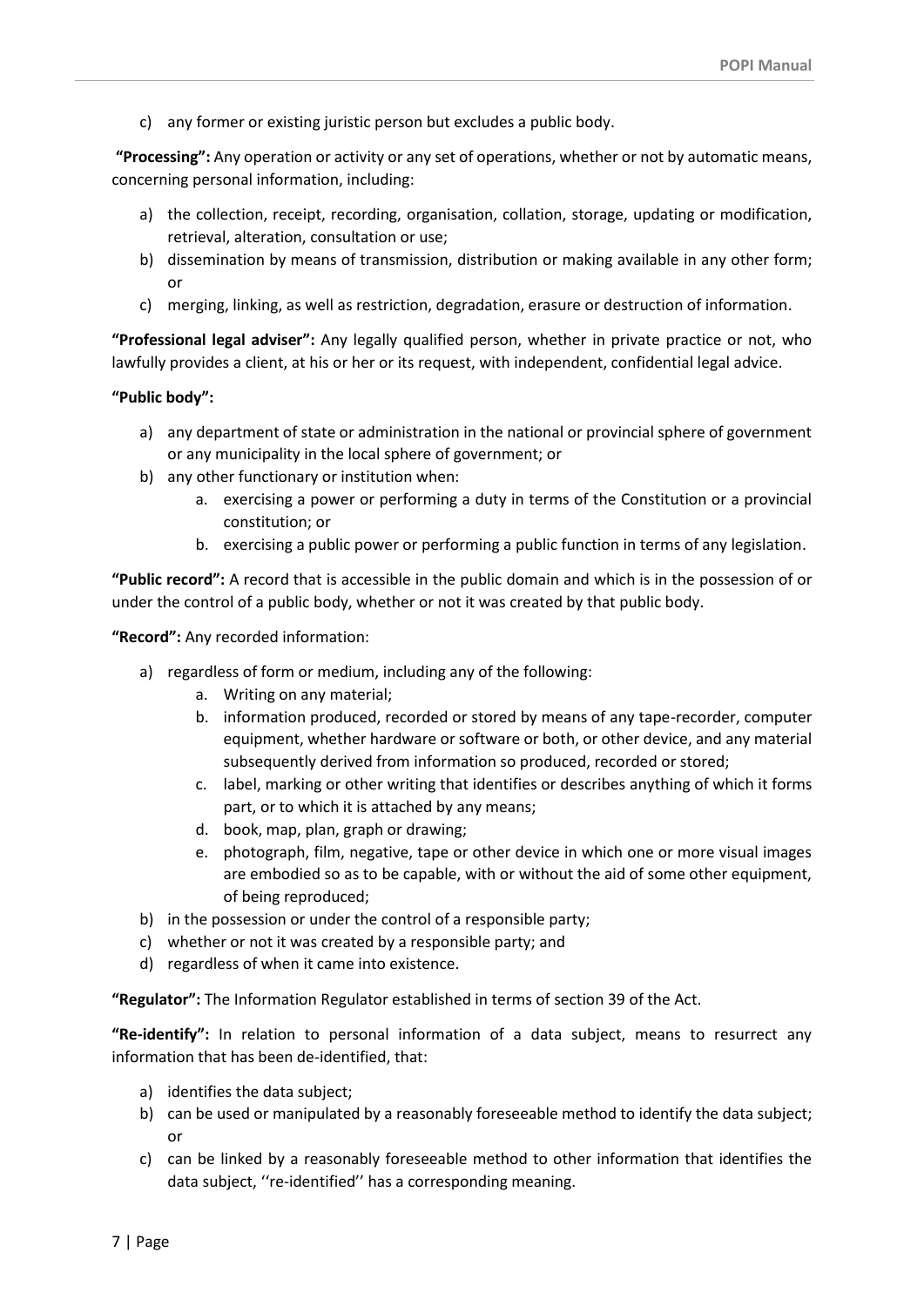**"Republic":** The Republic of South Africa.

**"Responsible party":** A public or private body or any other person which, alone or in conjunction with others, determines the purpose of and means for processing personal information.

**"Restriction":** To withhold from circulation, use or publication any personal information that forms part of a filing system, but not to delete or destroy such information.

#### **"Special personal information":**

- a) the religious or philosophical beliefs, race or ethnic origin, trade union membership, political persuasion, health or sex life or biometric information of a data subject; or
- b) the criminal behaviour of a data subject to the extent that such information relates to:
	- a. the alleged commission by a data subject of any offence; or
	- b. any proceedings in respect of any offence allegedly committed by a data subject or the disposal of such proceedings.

**"Unique identifier":** Any identifier that is assigned to a data subject and is used by a responsible party for the purposes of the operations of that responsible party and that uniquely identifies that data subject in relation to that responsible party.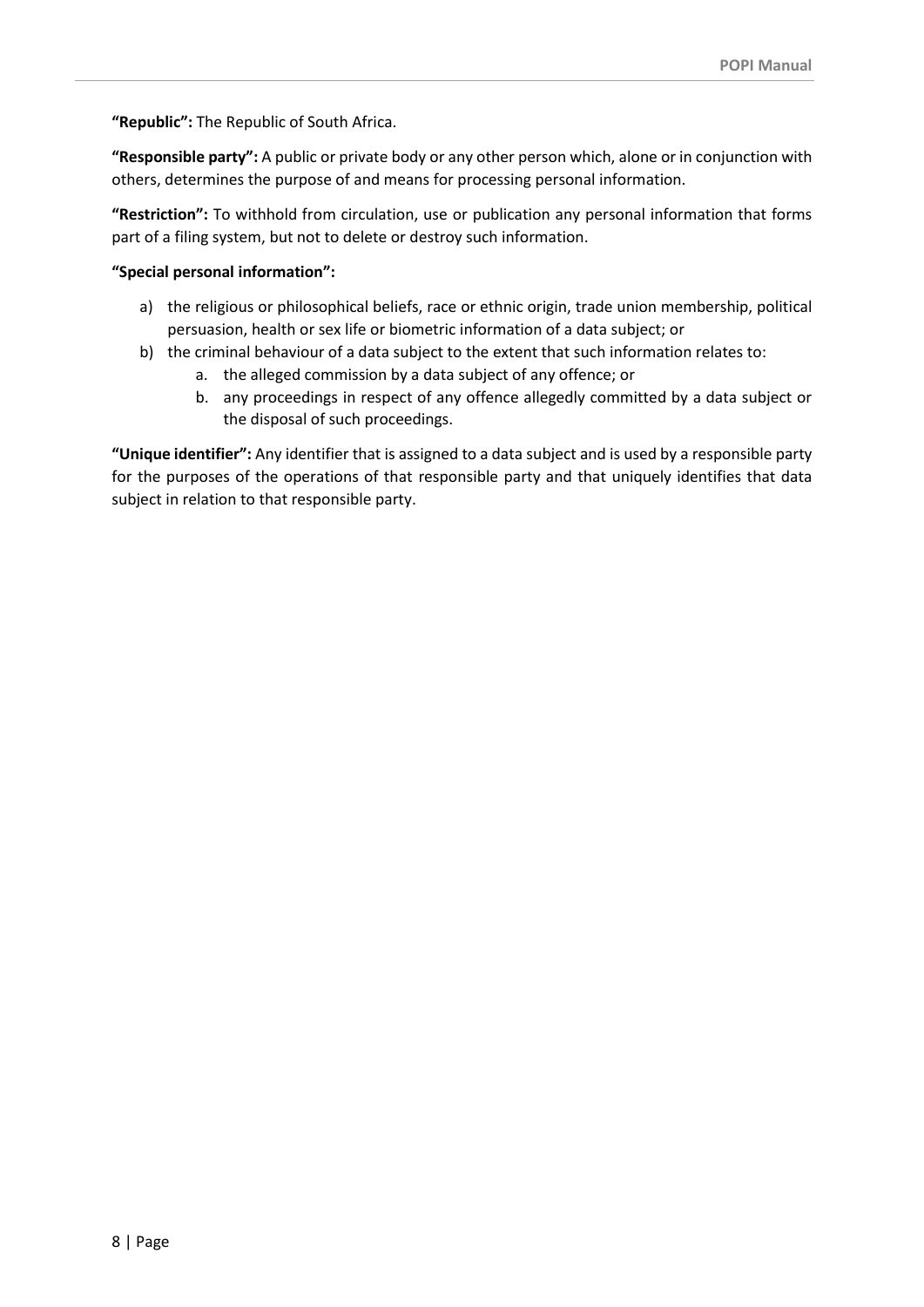# <span id="page-8-0"></span>**Introduction**

# <span id="page-8-1"></span>Lawful processing of Personal Information

Personal information may be processed if it is done in accordance with the Act and the responsible party adheres to the conditions for the lawful processing of personal information:

- a) Accountability Refer to Part 1: The Information Officer;
- b) Processing limitation Refer to Part 3: Processing Personal Information;
- c) Purpose specification Refer to Part 3: Processing Personal Information;
- d) Further processing limitation Refer to Part 3: Processing Personal Information;
- e) Information quality Refer to Part 3: Processing Personal Information and Part 4: Data subject participation;
- f) Openness Refer to part 4: Data subject participation;
- g) Security safeguards Refer to Part 5: Safeguarding of Information and Part 6: Breaches;
- h) Data subject participation Refer to part 4: Data subject participation.

The processing of special personal information is prohibited unless:

- a) Consent is obtained from the Data subject;
- b) processing is necessary for the establishment, exercise or defense of a right or obligation in law;
- c) processing is necessary to comply with an obligation of international public law;
- d) processing is for historical, statistical or research purposes to the extent that:
	- a. the purpose serves a public interest, and the processing is necessary for the purpose concerned; or
	- b. it appears to be impossible or would involve a disproportionate effort to ask for consent, and sufficient guarantees are provided for to ensure that the processing does not adversely affect the individual privacy of the data subject to a disproportionate extent;
- e) information has deliberately been made public by the data subject;
- f) Processing is authorised by Regulator;
- g) In the event of religious or philosophical belief, processing is carried out by the spiritual or religious organisation to which the data subject belongs or to which their family members belong;
- h) In the event of race or ethnic origin, processing is carried out to identify data subjects or comply with specific legislation;
- i) In the event of trade union membership, processing is carried out by the trade union to which the data subject belongs;
- j) In the event of political persuasion, processing is carried out by or for an institution, founded on political principles if the information is of their members or employees;
- k) In the event of political persuasion, processing is carried out by or for an institution, founded on political principles if the information is for the purposes of:
	- a. Forming a political party;
	- b. participating in the activities of, or engaging in the recruitment of members for or canvassing supporters or voters for, a political party;
	- c. campaigning for a political party or cause.
- l) In the event of health or sex life, processing is carried out by:
	- a. medical professionals, healthcare institutions or facilities or social services, if such processing is necessary for the proper treatment and care of the data subject;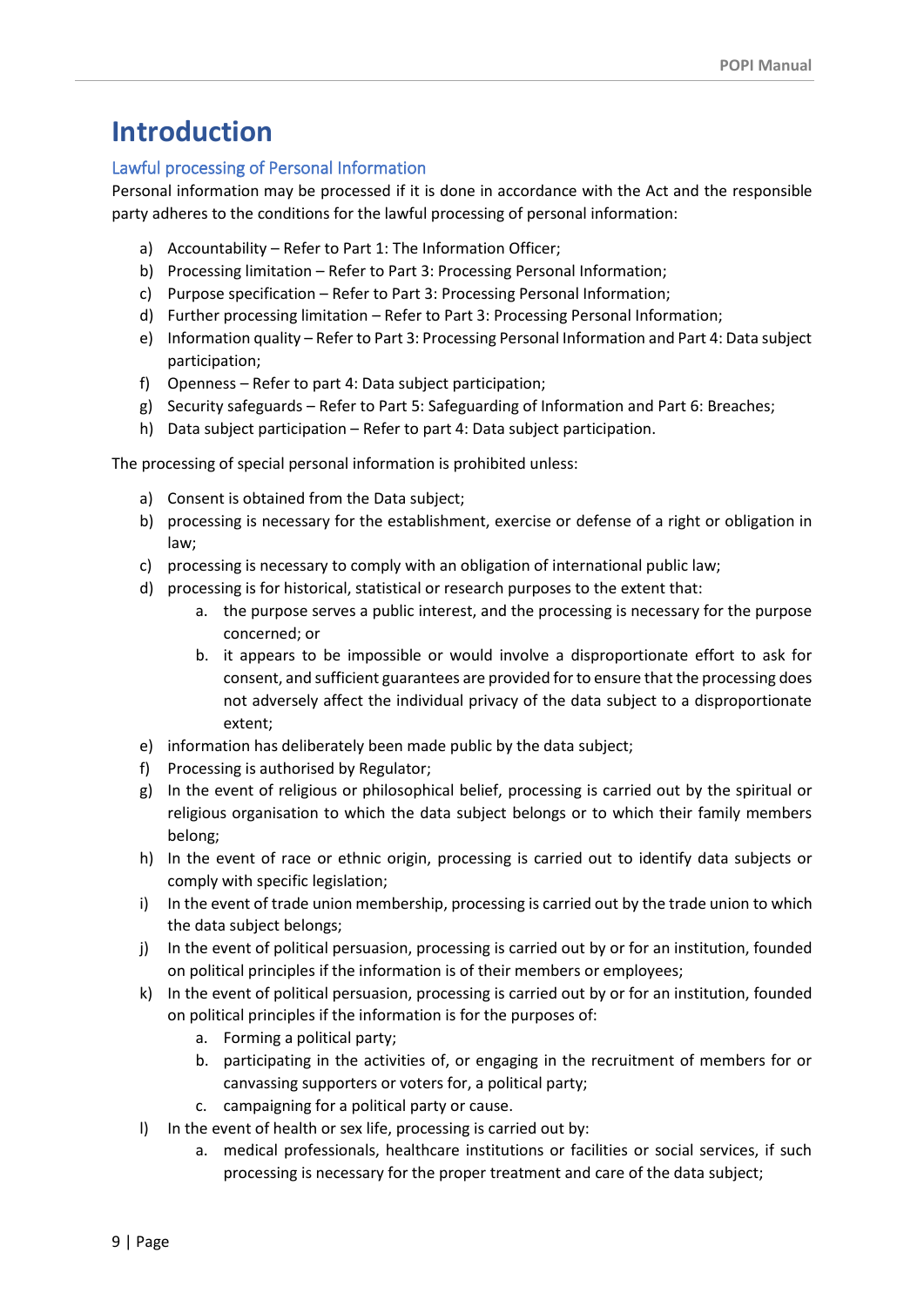- b. insurance companies, medical schemes, medical scheme administrators and managed healthcare organisations;
- c. schools, if such processing is necessary to provide special support for pupils or making special arrangements in connection with their health or sex life;
- d. any public or private body managing the care of a child if such processing is necessary for the performance of their lawful duties;
- e. any public body, if such processing is necessary in connection with the implementation of prison sentences or detention measures;
- f. administrative bodies, pension funds, employers or institutions working for them.
- m) In the event of criminal behaviour or biometric information, processing is carried out by bodies charged by law with applying criminal law or by responsible parties who have obtained that information in accordance with the law;
- n) In the event of criminal behaviour or biometric information, the processing is carried out by the employer in accordance with the rules established in compliance with labour legislation.

The processing of personal information of children are prohibited unless it is:

- a) Carried out with the prior consent of a competent person;
- b) Necessary for the establishment, exercise or defense of a right or obligation in law;
- c) Necessary to comply with an obligation of international public law;
- d) For historical, statistical or research purposes to the extent that:
	- a. the purpose serves a public interest, and the processing is necessary for the purpose concerned; or
	- b. it appears to be impossible or would involve a disproportionate effort to ask for consent, and sufficient guarantees are provided for to ensure that the processing does not adversely affect the individual privacy of the child to a disproportionate extent;
- e) Of personal information which has deliberately been made public by the child with the consent of a competent person;
- f) Processing is authorised by Regulator.

# <span id="page-9-0"></span>**Exclusions**

The Act does not apply to the processing of personal information:

- a) in the course of a purely personal or household activity;
- b) that has been de-identified to the extent that it cannot be re-identified again;
- c) solely for the purpose of journalistic, literary or artistic expression to the extent that such an exclusion is necessary to reconcile, as a matter of public interest, the right to privacy with the right to freedom of expression.

The processing of the above information will therefore not be dealt with in this manual.

# <span id="page-9-1"></span>**Exemptions**

The regulator may grant exemption, however, at the time this manual was published there was no exemptions granted by the regulator.

# <span id="page-9-2"></span>Rights of Data Subjects

Data subjects have the following rights in terms of the Act:

a) to be notified that personal information is being collected or personal information has been accessed or acquired by an unauthorised person;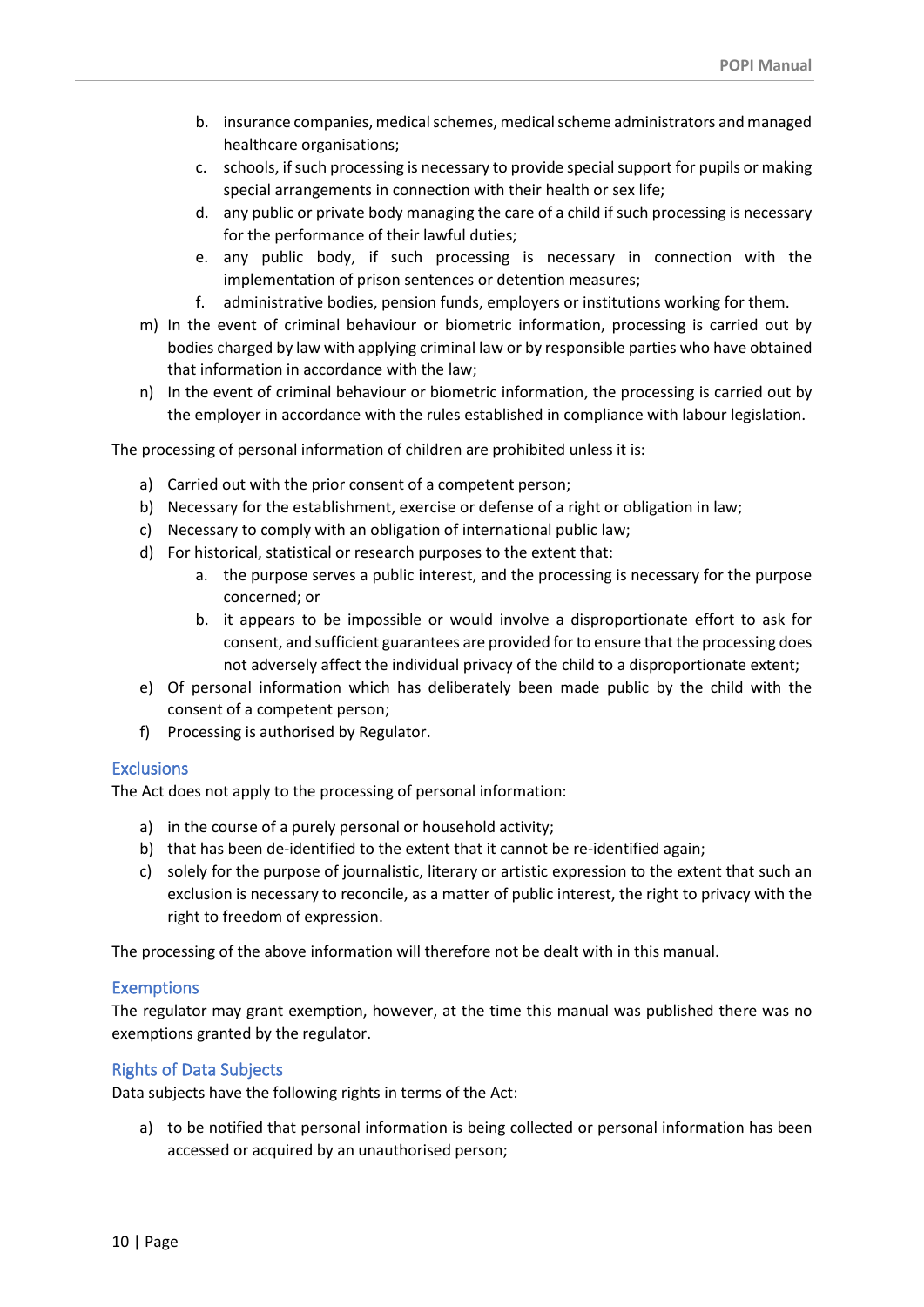- b) to establish whether a responsible party holds personal information of that data subject and to request access to such personal information;
- c) to request, where necessary, the correction, destruction or deletion of personal information;
- d) to object, on reasonable grounds relating to the particular situation, to the processing personal information;
- e) to object to the processing of personal information at any time for purposes of direct marketing;
- f) not to have personal information processed for purposes of direct marketing by means of unsolicited electronic communications except as allowed – Refer to Part 7: Direct Marketing;
- g) not to be subject, under certain circumstances, to a decision which is based solely on the basis of the automated processing of personal information intended to provide a profile of such person;
- h) to submit a complaint to the Regulator regarding the alleged interference with the protection of the personal information of any data subject or to submit a complaint to the Regulator in respect of a determination of an adjudicator;
- i) to institute civil proceedings regarding the alleged interference with the protection of personal information;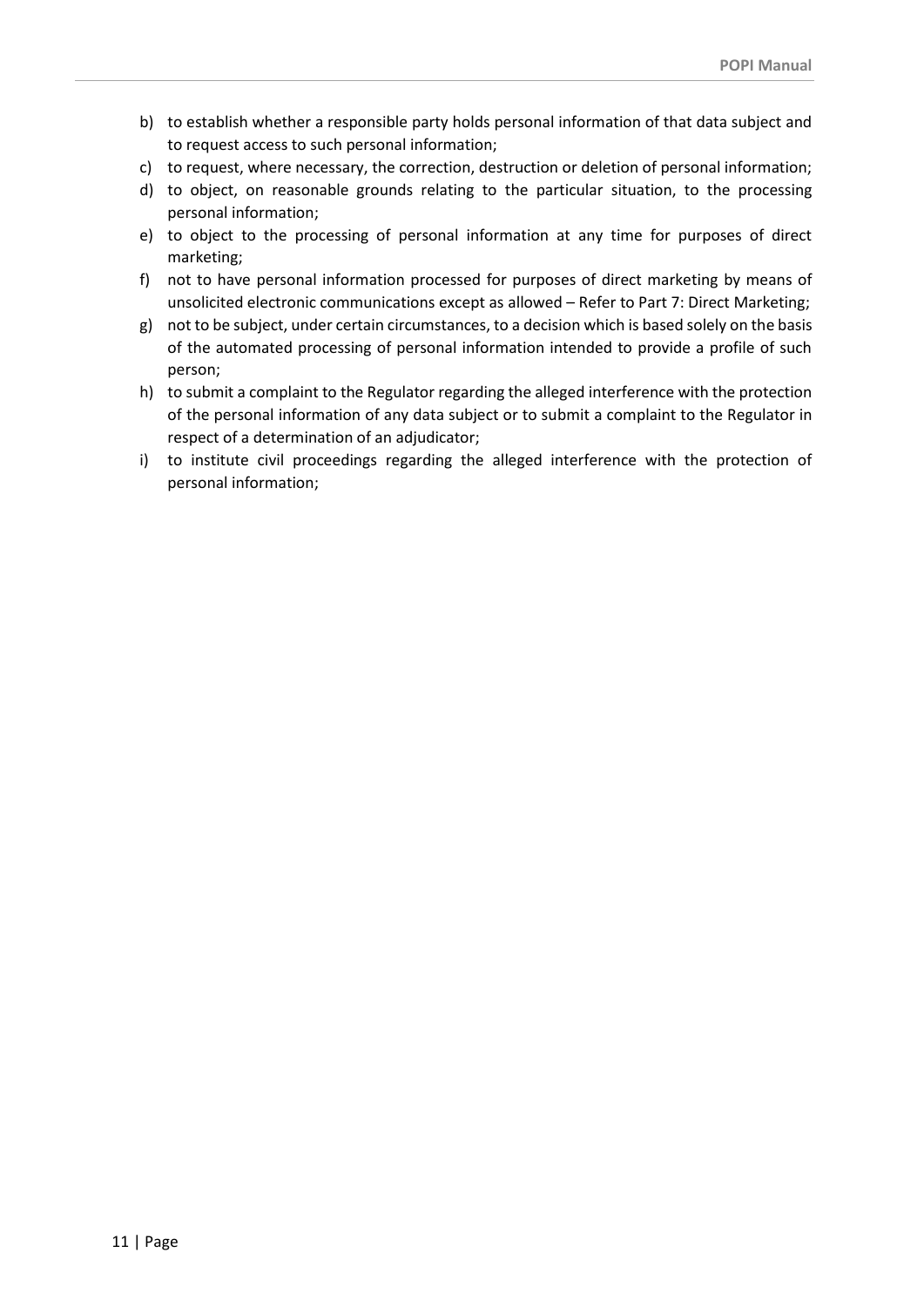# <span id="page-11-0"></span>**Part 1: The Information Officer**

# <span id="page-11-1"></span>Condition 1 - Accountability

As a responsible party, the Entity must ensure that the conditions for the lawful processing of personal information is complied with. This is done through the appointment of an information officer who will take responsibility and accountability for the provisions of the Act.

# <span id="page-11-2"></span>Information officer

The Entity is a Private body and as such our information officer is a Senior Manager of the Entity. This individual has accepted and acknowledged their role in this capacity and is aware of the accountability that comes with it. Please refer to **Annexure 1 – Information officer** for the acceptance of this responsibility by the relevant individual.

# <span id="page-11-3"></span>Deputy information officer

Information Officers are required to designate one or more Deputy Information Officers. As such, the Entity has appointed a deputy information officer to whom the responsibilities in terms of the Act as well as the Promotion of Access to Information Act, will be delegated. The Deputy Information Officer will be afforded sufficient time, adequate resources and the financial means to devote to matters concerning POPIA and PAIA.

The Deputy Information Officer will report to the CFO/Head as Information officer. He/she will be accessible to all relevant parties within the Entity as well as outside to be able to fulfill the duties. This individual will be responsible for implementing the POPI policies and procedures within the Entity as set out in **Annexure 2 – Deputy Information officer.**

Despite the above-mentioned designation of a Deputy Information Officer(s), an Information Officer retains the accountability and responsibility for the functions delegated to the Deputy Information Officer.

**Annexure 1 – Information officer**, sets out the responsibility and accountability of the Information Officer and the Deputy Information officer, as well as the formal acceptance of these.

# <span id="page-11-4"></span>Registration of Information Officer

Officers must take up their duties in terms of this Act only after the responsible party has registered them with the Regulator. The Information Officer must complete and submit the registration form to the regulator. The current Information officer has been registered. Should there be a change in Information officer, the particulars will be updated. The Information Officer and Deputy Information Officer acknowledges that the Regulator will make their contact details available on its website.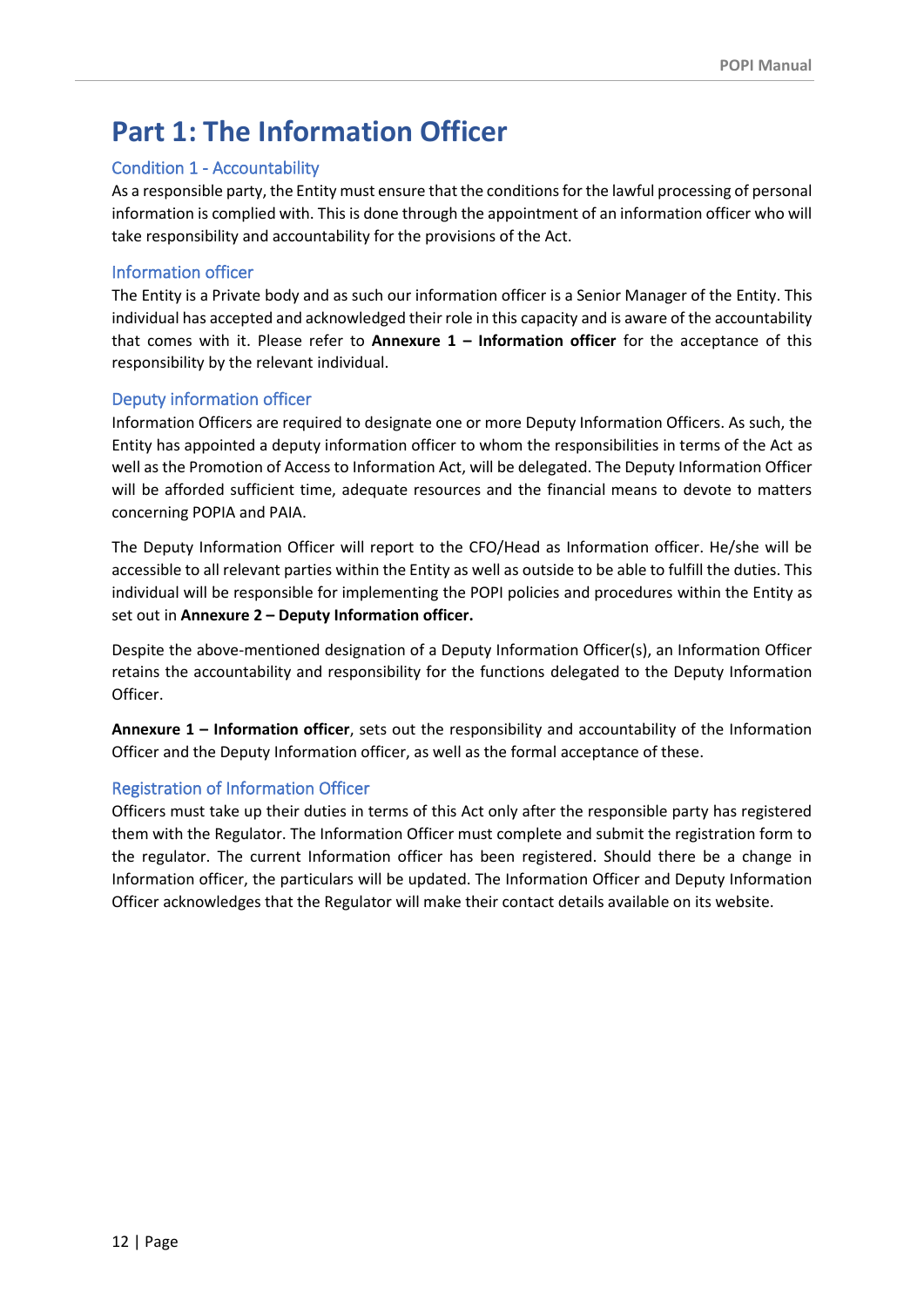# <span id="page-12-0"></span>**Part 2: Personal Information Impact Assessment**

It is the responsibility of the information officer to perform a personal information impact assessment to ensure that adequate measures and standards exist in order to comply with the conditions for the lawful processing of personal information.

This assessment should identify which parts of the Act is applicable to the Entity, who are the data subjects of the Entity, what information is collected and processed and what measures needs to be taken to ensure lawful processing and safeguarding of the information.

### <span id="page-12-1"></span>Data Subjects

The following data subjects have been identified during the impact assessment for whom the processes will be implemented as per Part 3: Processing Personal Information:

- a) Employees
- b) Covid Access Register
- c) Access Register
- d) Company Documents
- e) Operators: IT services, payroll services
- f) Customers
- g) Suppliers
- h) Direct Marketing

### <span id="page-12-2"></span>Processing of special personal information

The Entity do not process special personal information.

The Entity will only process this information if one of the following is applicable:

- a) Consent is obtained from the Data subject;
- b) processing is necessary for the establishment, exercise or defense of a right or obligation in law;
- c) processing is necessary to comply with an obligation of international public law;
- d) processing is for historical, statistical or research purposes to the extent that:
	- a. the purpose serves a public interest and the processing is necessary for the purpose concerned; or
	- b. it appears to be impossible or would involve a disproportionate effort to ask for consent, and sufficient guarantees are provided for to ensure that the processing does not adversely affect the individual privacy of the data subject to a disproportionate extent;
- e) information has deliberately been made public by the data subject;
- f) Processing is authorised by Regulator;
- g) In the event of religious or philosophical belief, processing is carried out by the spiritual or religious organisation to which the data subject belongs or to which their family members belong;
- h) In the event of race or ethnic origin, processing is carried out to identify data subjects or comply with specific legislation;
- i) In the event of trade union membership, processing is carried out by the trade union to which the data subject belongs;
- j) In the event of political persuasion, processing is carried out by or for an institution, founded on political principles if the information is of their members or employees;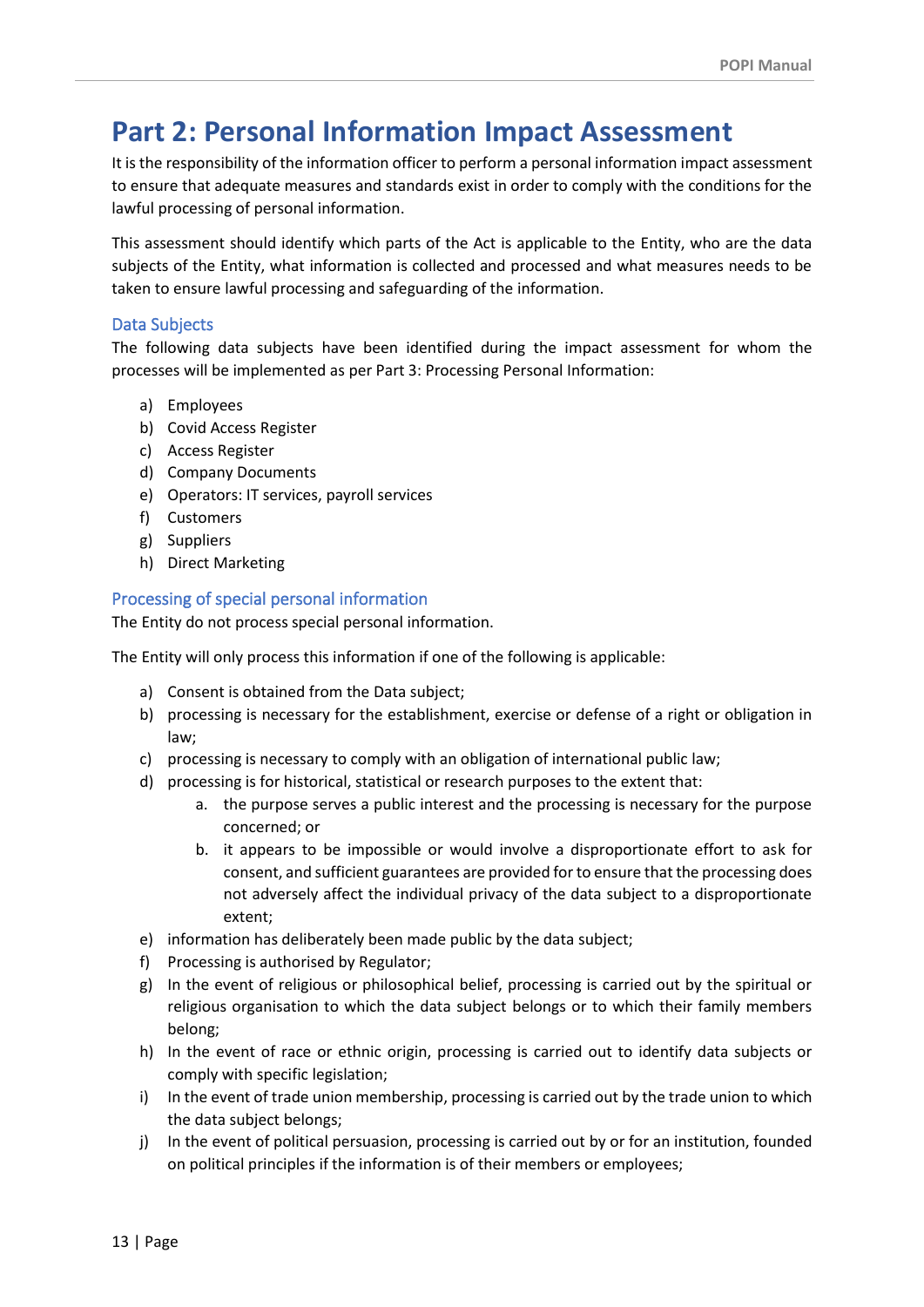- k) In the event of political persuasion, processing is carried out by or for an institution, founded on political principles if the information is for the purposes of:
	- a. Forming a political party;
	- b. participating in the activities of, or engaging in the recruitment of members for or canvassing supporters or voters for, a political party;
	- c. campaigning for a political party or cause.
- l) In the event of health or sex life, processing is carried out by:
	- d. medical professionals, healthcare institutions or facilities or social services, if such processing is necessary for the proper treatment and care of the data subject;
	- e. insurance companies, medical schemes, medical scheme administrators and managed healthcare organisations;
	- f. schools, if such processing is necessary to provide special support for pupils or making special arrangements in connection with their health or sex life;
	- g. any public or private body managing the care of a child if such processing is necessary for the performance of their lawful duties;
	- h. any public body, if such processing is necessary in connection with the implementation of prison sentences or detention measures;
	- i. administrative bodies, pension funds, employers or institutions working for them.
- m) In the event of criminal behaviour or biometric information, processing is carried out by bodies charged by law with applying criminal law or by responsible parties who have obtained that information in accordance with the law;
- n) In the event of criminal behaviour or biometric information, the processing is carried out by the employer in accordance with the rules established in compliance with labour legislation.

### <span id="page-13-0"></span>Processing of information of children:

The Entity do not process personal information of children.

#### <span id="page-13-1"></span>Prior authorisation

The responsible party must obtain prior authorisation from the Regulator prior to any processing if that responsible party plans to:

- a) process any unique identifiers of data subjects for a purpose other than the one for which the identifier was specifically intended at collection; and with the aim of linking the information together with information processed by other responsible parties;
- b) process information on criminal behaviour or on unlawful or objectionable conduct on behalf of third parties;
- c) process information for the purposes of credit reporting;
- d) transfer special personal information, or the personal information of children, to a third party in a foreign country that does not provide an adequate level of protection for the processing of personal information.

A responsible party must obtain prior authorisation only once and not each time that personal information is received or processed, except where the processing departs from that which has been authorised. This authorisation will be obtained by notifying the Regulator of the processing as above.

Responsible parties may not carry out information processing that has been notified to the Regulator until the Regulator has completed its investigation or until they have received notice that a more detailed investigation will not be conducted. The Regulator must inform the responsible party in writing within four weeks of the notification as to whether or not it will conduct a more detailed investigation. On conclusion of the more detailed investigation the Regulator must issue a statement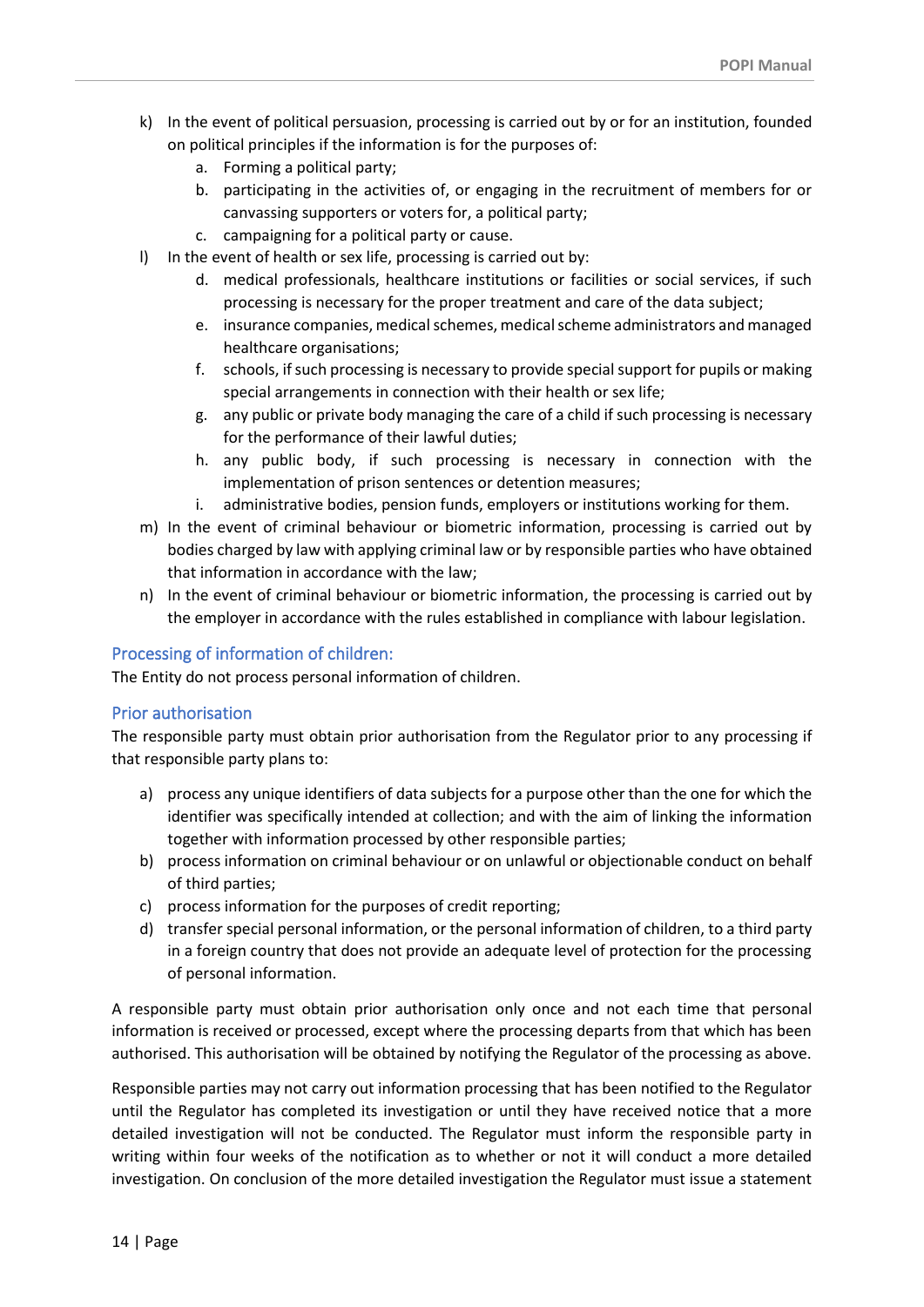concerning the lawfulness of the information processing. If the Responsible party does not receive the Regulator's decision within the time limits specified, it may presume a decision in its favour and continue with its processing.

# <span id="page-14-0"></span>**Part 3: Processing Personal Information**

### <span id="page-14-1"></span>Lawfulness of processing

Personal information must be processed lawfully and in a reasonable manner that does not infringe the privacy of the data subject. The Entity therefore implements the below policies and procedures on the personal information processed of all data subjects identified during the Personal Information Impact Assessment as per Part 2.

### <span id="page-14-2"></span>Condition 2 – Processing Limitation

A responsible party will ensure that it only processes data that it actually needs for the purposes of running the business, executing its contracts and protecting its legitimate interests.

### <span id="page-14-3"></span>**Minimality**

Personal information may only be processed if, given the purpose for which it is processed, it is adequate, relevant and not excessive. All personal information obtained per data subject will be evaluated against the purpose for processing to identify if it is adequate, relevant and not excessive. If it does not comply, it will not be processed.

### <span id="page-14-4"></span>Collection of data

The Entity will always aim to collect data directly from a data subject. In the following instances it is not required by the Act to receive it directly from the data subject and as such will not be a contravention:

- a) The information is contained in or derived from a public record or has deliberately been made public by the data subject;
- b) The data subject or a competent person where the data subject is a child has consented to the collection of the information from another source;
- c) Collection of the information from another source would not prejudice a legitimate interest of the data subject;
- d) Collection of the information from another source is necessary:
	- a. To avoid prejudice to the maintenance of the law by any public body, including the prevention, detection, investigation, prosecution and punishment of offences;
	- b. To comply with an obligation imposed by law or to enforce legislation concerning the collection of revenue as defined in section 1 of the South African Revenue Service Act, 1997 (Act 34 of 1997);
	- c. For the conduct of proceedings in any court or tribunal that have commenced or are reasonably contemplated;
	- d. In the interests of national security; or
	- e. To maintain the legitimate interests of the responsible party or of a third party to whom the information is supplied;
- e) Compliance would prejudice a lawful purpose of the collection; or
- f) Compliance is not reasonably practicable in the circumstances of the particular case.

# <span id="page-14-5"></span>Consent, justification and objection

The Entity will only process personal information in terms of our personal information impact assessment, if any of the following applies: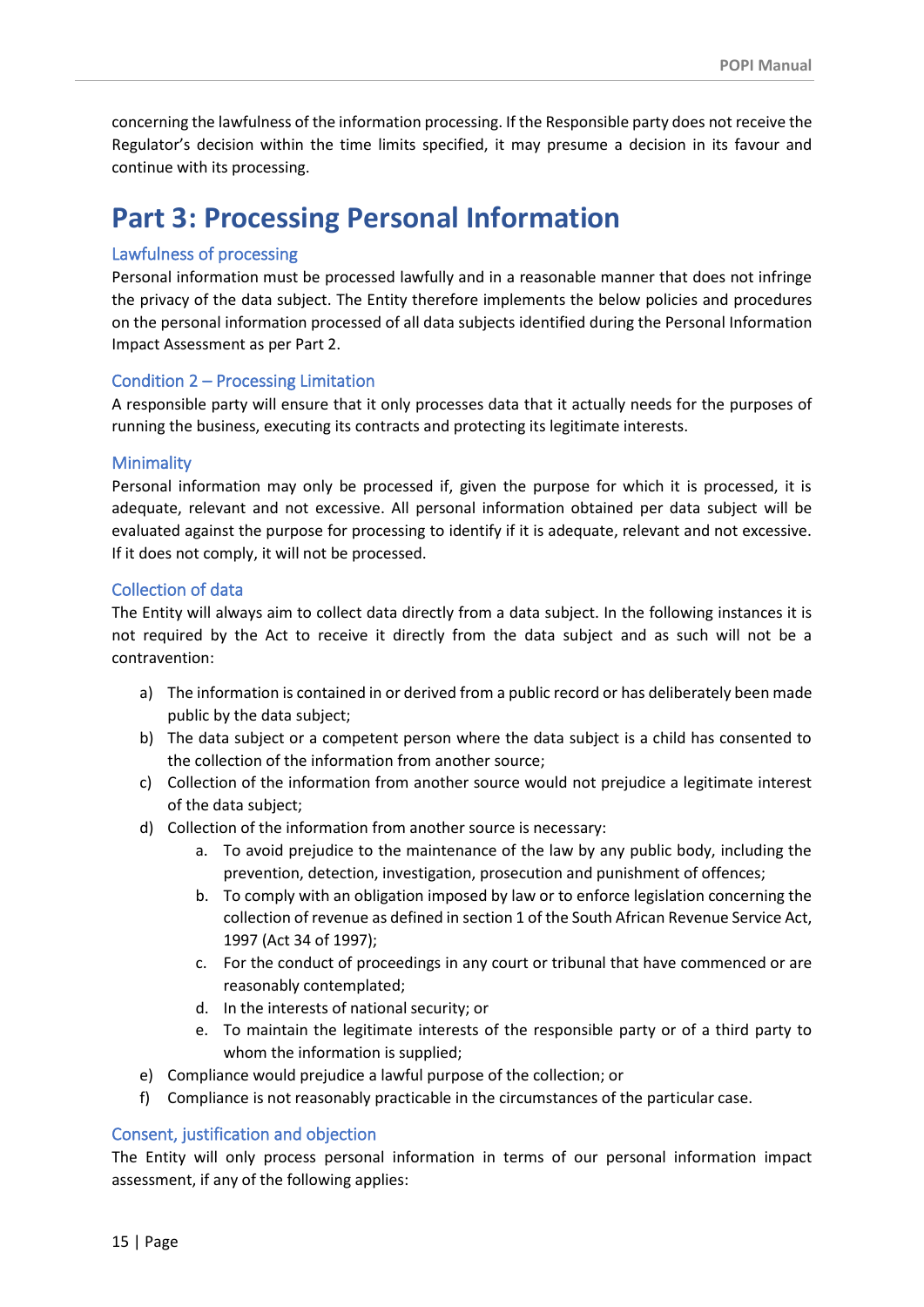- a) The data subject consents in writing to the processing;
- b) Processing is necessary to carry out actions for the conclusion or performance of a contract to which the data subject is party;
- c) Processing complies with an obligation imposed by law on the responsible party;
- d) Processing protects a legitimate interest of the data subject;
- e) Processing is necessary for the proper performance of a public law duty by a public body; or
- f) Processing is necessary for pursuing the legitimate interests of the responsible party or of a third party to whom the information is supplied.

Special personal information will only be processed if consent has been received or for one of the reasons as set out in the Act as well as in this manual under the section: Lawful processing of Personal Information.

In terms of the Act, the Entity bears the burden of proof for the data subject's or competent person's consent as referred to above. The way in which consent was received, if relevant, or the reason why consent is not necessary, is documented per data subject.

The data subject or competent person may withdraw his, her or its consent, or object to the processing of personal information, at any time. The Entity inform the data subject about this right on the documents requesting the collection of such information, in the "Privacy Policies and Terms and Conditions". The data subjects are also informed of the consequences should they withdraw consent, and where consent cannot be withdrawn as the personal information is required by law or for the proper execution of the contract or agreement.

Withdrawal of consent or objection to processing personal information, if not done at the inception stage of agreements or when the information is obtained, may be done on Form 1 as per the regulations. **Annexure 4 - Objection to the processing of information.**

Where data subjects object to the processing of personal information, and the processing is not necessary for the proper execution of a contract or not required by law, the Entity will stop processing the data immediately.

#### <span id="page-15-0"></span>Condition 3: Purpose specification

Personal information must be collected for a specific, explicitly defined and lawful purpose related to a function or activity of the responsible party. The purpose for all personal information received by the Entity is set out in **Annexure 3 – Personal Information Impact Assessment**.

The data subjects are informed of the purpose for processing the information when such information is received directly from them. This is done in accordance with the documents as indicated on **Annexure 3 – Personal Information Impact Assessment**. Where information is not obtained directly from the Data subject, they will be informed of the purpose for processing in the same way in which consent will be requested as above, or otherwise they will be informed as soon as practicable, as set out in **Annexure 9 – Notice and Authorisation to collect personal information.**

The following information will also be provided to the data subject:

- a) the information being collected and where the information is not collected from the data subject, the source from which it is collected;
- b) the name and address of the responsible party;
- c) the purpose for which the information is being collected;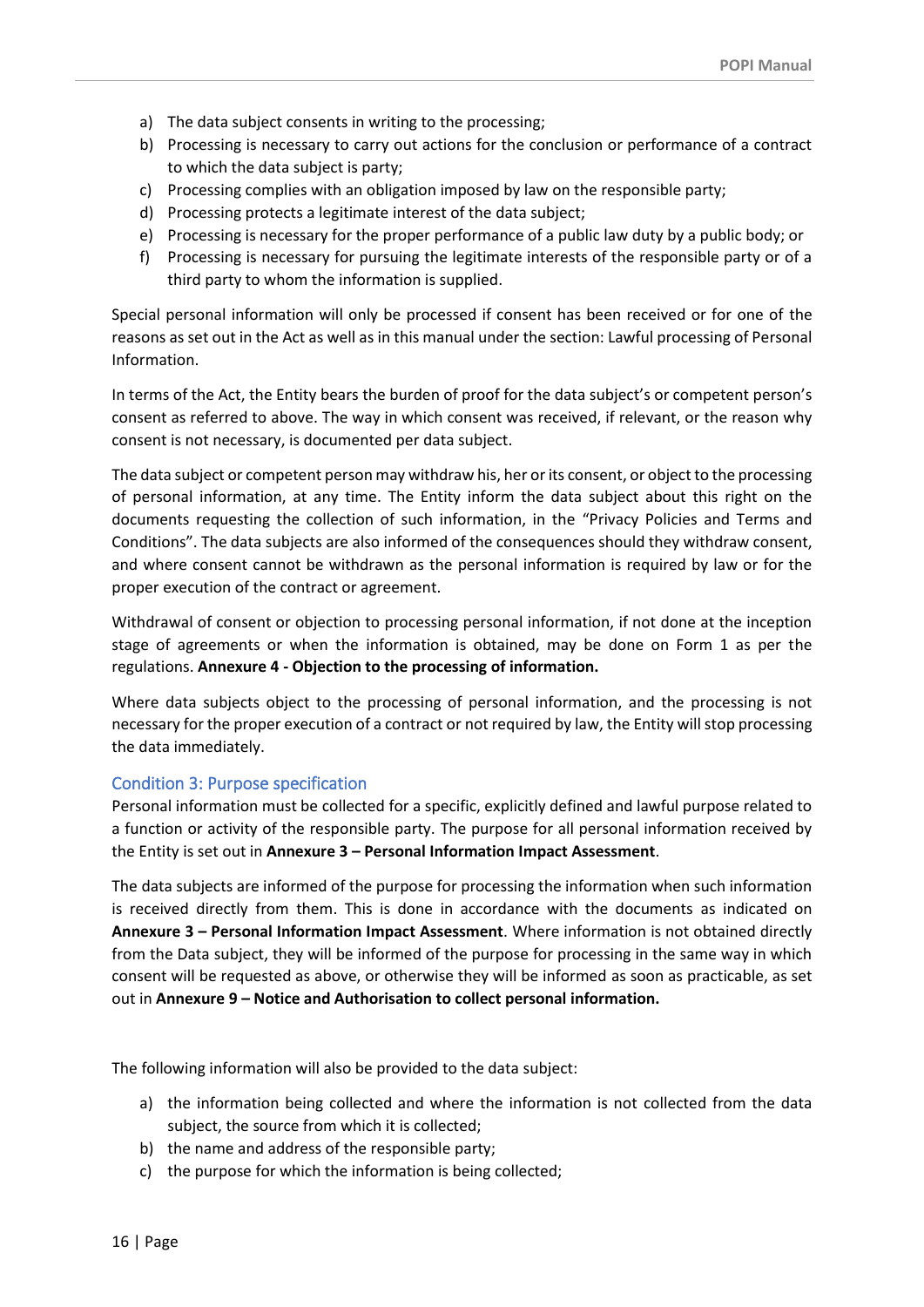- d) whether or not the supply of the information by that data subject is voluntary or mandatory;
- e) the consequences of failure to provide the information;
- f) any particular law authorising or requiring the collection of the information;
- g) the fact that, where applicable, the responsible party intends to transfer the information to a third country or international organisation and the level of protection afforded to the information by that third country or international organisation;
- h) any further information such as the:
	- a. recipient or category of recipients of the information;
	- b. nature or category of the information;
	- c. existence of the right of access to and the right to rectify the information collected;
	- d. existence of the right to object to the processing of personal information
	- e. right to lodge a complaint to the Information Regulator and the contact details of the Information Regulator, which is necessary, having regard to the specific circumstances in which the information is or is not to be processed, to enable processing in respect of the data subject to be reasonable.

It will not be necessary to provide the information as above if:

- a) the data subject or a competent person where the data subject is a child has provided consent for the non-compliance;
- b) non-compliance would not prejudice the legitimate interests of the data subject as set out in terms of this Act;
- c) non-compliance is necessary:
	- a. to avoid prejudice to the maintenance of the law by any public body, including the prevention, detection, investigation, prosecution and punishment of offences;
	- b. to comply with an obligation imposed by law or to enforce legislation concerning the collection of revenue as defined in section 1 of the South African Revenue Service Act, 1997 (Act 34 of 1997);
	- c. for the conduct of proceedings in any court or tribunal that have been commenced or are reasonably contemplated; or
	- d. in the interests of national security;
- d) compliance would prejudice a lawful purpose of the collection;
- e) compliance is not reasonably practicable in the circumstances of the particular case; or
- f) the information will:
	- a. not be used in a form in which the data subject may be identified; or
		- b. be used for historical, statistical or research purposes.

#### <span id="page-16-0"></span>Data Retention

personal information must not be retained any longer than is necessary for achieving the purpose for which the information was collected or subsequently processed, unless:

- a) Retention of the record is required or authorised by law;
- b) The responsible party reasonably requires the record for lawful purposes related to its functions or activities;
- c) Retention of the record is required by a contract between the parties thereto; or
- d) The data subject or a competent person where the data subject is a child has consented to the retention of the record.

Due to the administrative difficulties of managing different retention periods, the Entity's policy is to retain all information for a maximum of five years after the conclusion of the agreement, contract or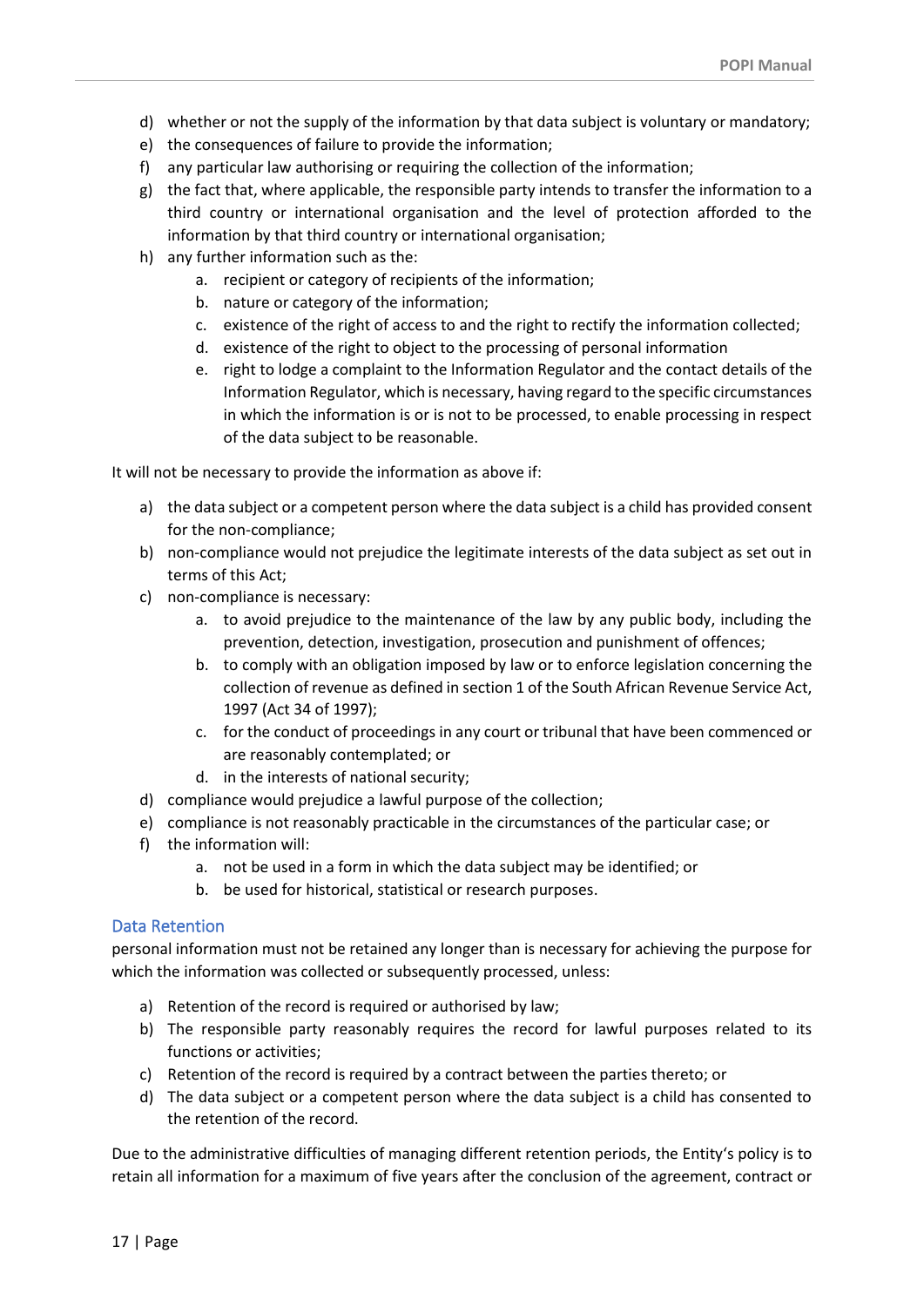service for which it was obtained. This will allow the Entity to comply with all legislative requirements of retention. This will be communicated to data subjects as provided for in **Annexure 3 – Personal Information Impact Assessment**. Should a Data subject not consent to this, the retention period will default back to the prescribed period as per legislation. These Data subjects will be flagged to ensure that their records are destroyed after the retention period. For all other personal data, it will be destroyed after the five year retention period.

### <span id="page-17-0"></span>Condition 4: Further processing limitation

Further processing refers to any processing of personal information for reasons other than those for which it was obtained and that have already been communicated to the data subject.

The Entity will only process information further if it is in accordance or compatible with the purpose for which it was collected. To assess whether further processing is compatible with the purpose of collection the Entity will take the following into account:

- a) The relationship between the purpose of the intended further processing and the purpose for which the information has been collected;
- b) The nature of the information concerned;
- c) The consequences of the intended further processing for the data subject;
- d) The manner in which the information has been collected; and
- e) Any contractual rights and obligations between the parties.

Information may be processed further without performing the above considerations if:

- a) The data subject has consented to the further processing of the information;
- b) The information is available in or derived from a public record or has deliberately been made public by the data subject;
- c) Further processing is necessary:
	- a. to avoid prejudice to the maintenance of the law by any public body including the prevention, detection, investigation, prosecution and punishment of offences;
	- b. to comply with an obligation imposed by law or to enforce legislation concerning the collection of revenue as defined in section 1 of the South African Revenue Service Act, 1997 (Act 34 of 1997);
	- c. for the conduct of proceedings in any court or tribunal that have commenced or are reasonably contemplated; or
	- d. in the interests of national security;
- d) The further processing of the information is necessary to prevent or mitigate a serious and imminent threat to:
	- a. public health or public safety; or
	- b. the life or health of the data subject or another individual;
- e) The information is used for historical, statistical or research purposes and the responsible party ensures that the further processing is carried out solely for such purposes and will not be published in an identifiable form; or
- f) The further processing of the information is in accordance with an exemption granted.

The above considerations will be made every time information is subjected to further processing and documented per class of data subject for which further processing may be necessary.

# <span id="page-17-1"></span>Condition 5: Information quality

A responsible party must take reasonably practicable steps to ensure that the personal information is complete, accurate, not misleading and updated where necessary.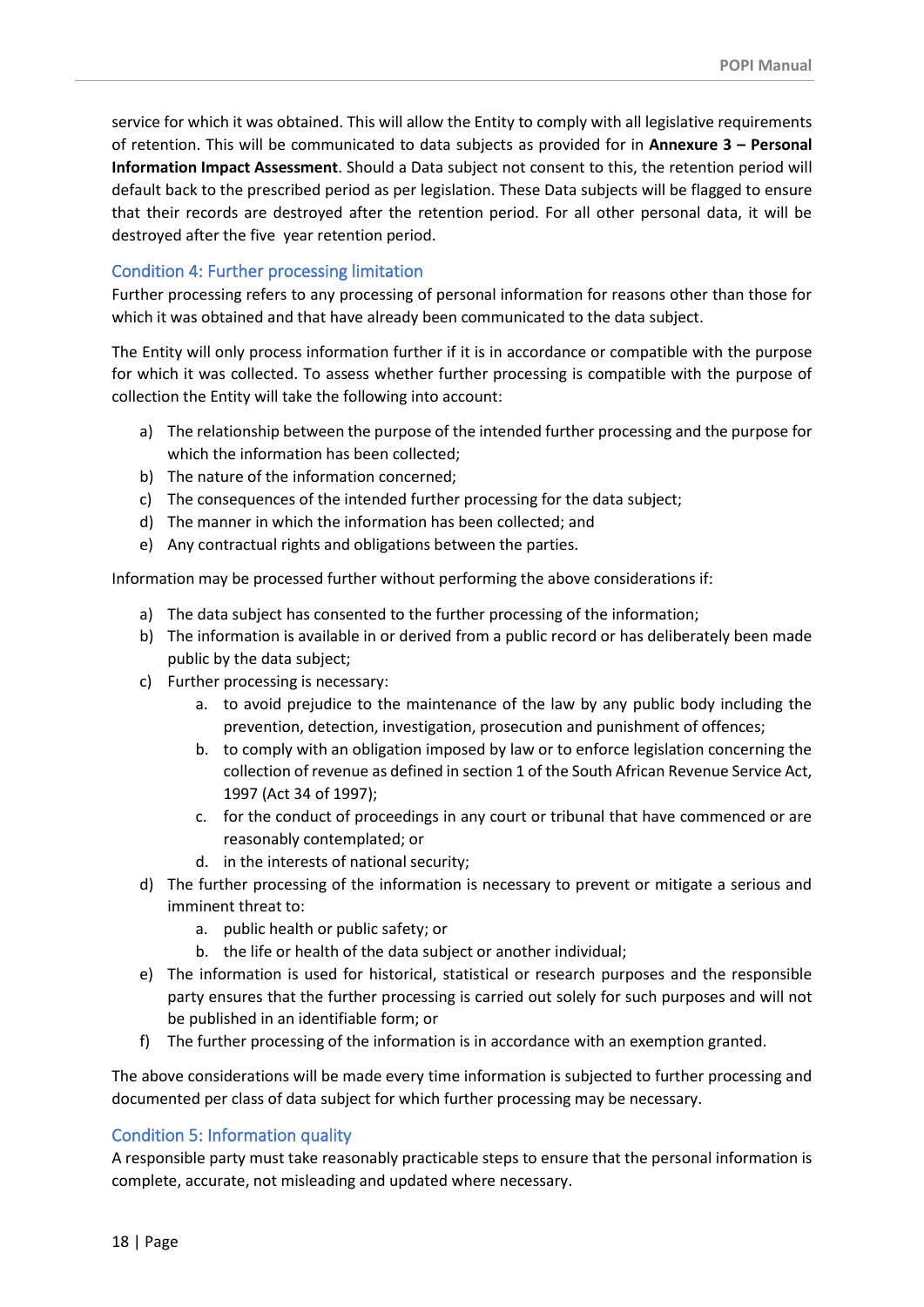To ensure quality of personal information, data subjects are provided with the opportunity to contest the accuracy of the information on Form 2, see **Annexure 5 – Request for correction or deletion of personal information**. The Entity will restrict the processing of personal information in these instances in order to verify the accuracy of the information.

On receipt of a request for correction the Entity will, as soon as reasonably possible:

- a) Correct the information or destroy or delete the information, depending on the relevant request;
- b) Provide the data subject, to his or her satisfaction, with credible evidence in support of the information, or where agreement cannot be reached between us and the data subject, and if the data subject so requests, take such steps as are reasonable in the circumstances, to attach to the information in such a manner that it will always be read with the information, an indication that a correction of the information has been requested but has not been made;
- c) Inform each person or body or responsible party to whom the personal information has been disclosed of these steps;
- d) Inform the data subject of the result of the request.

When the Entity become aware of information that may be incorrect, the Entity will institute the necessary process to obtain accurate information. This process will depend on where the information is documented and stored and who is responsible for it. The process for ensuring information quality per data subject is as follows:

| Data Subject |                              | <b>Process</b> |
|--------------|------------------------------|----------------|
| a)           | Employees                    | Management     |
| b)           | <b>Covid Access Register</b> | Management     |
| C)           | <b>Company Documents</b>     | Management     |
| d)           | Operators                    | Management     |
| e)           | Customers                    | Management     |
| f)           | <b>Suppliers</b>             | Management     |
| g)           | <b>Company Documents</b>     | Management     |
| h)           | Direct marketing             | Management     |
|              | Letters to customers         | Management     |

# <span id="page-18-0"></span>Transborder Information Flows

The Entity will transfer personal information about a data subject to a third party who is in a foreign country if one of the following is applicable:

- a) the third party who is the recipient of the information is subject to a law, binding corporate rules or binding agreement which provide an adequate level of protection that:
	- a. effectively upholds principles for reasonable processing of the information that are substantially similar to the conditions for the lawful processing of personal information relating to a data subject who is a natural person and, where applicable, a juristic person; and
	- b. includes provisions, that are substantially similar to this section, relating to the further transfer of personal information from the recipient to third parties who are in a foreign country;
- b) the data subject consents to the transfer;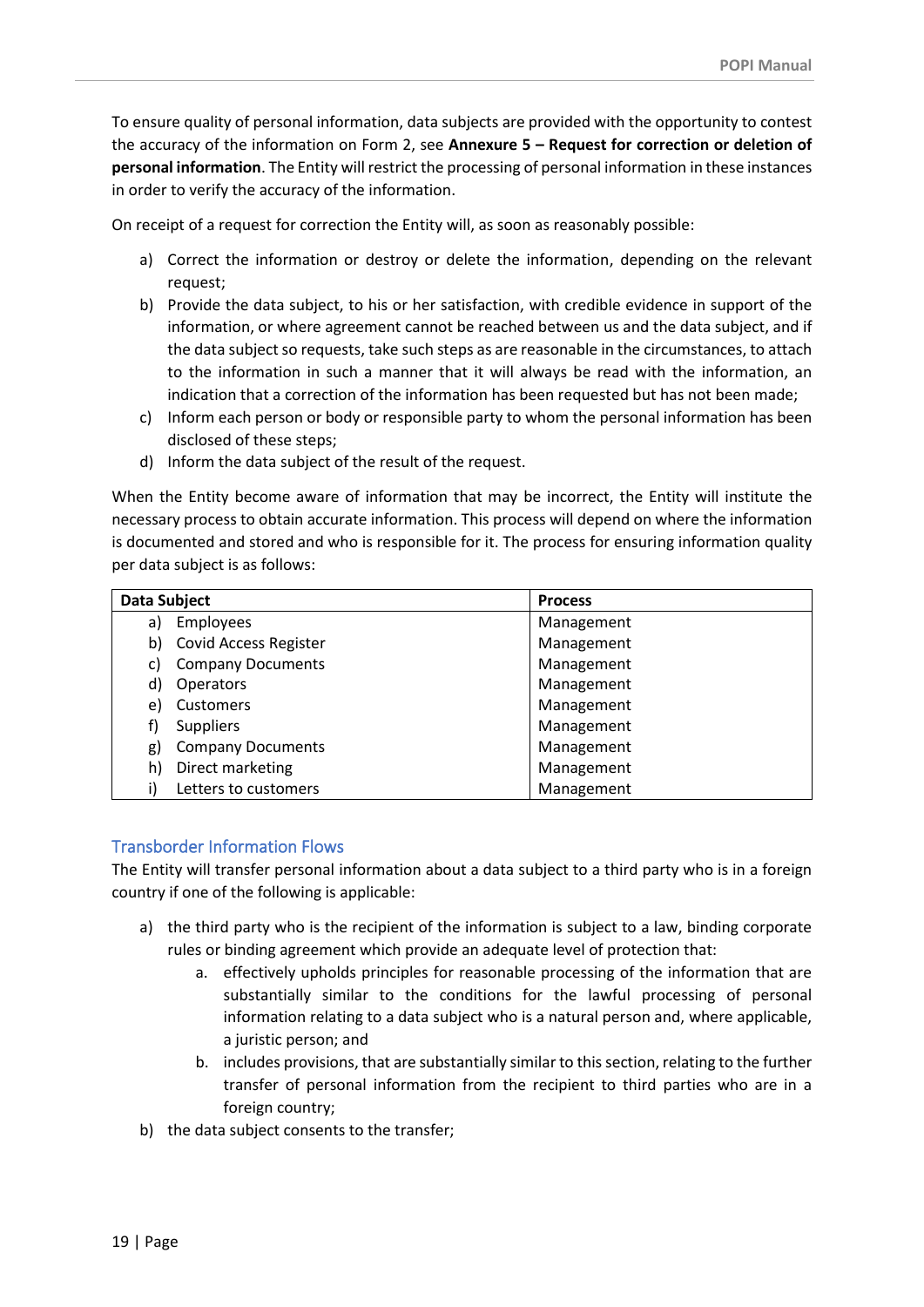- c) the transfer is necessary for the performance of a contract between the data subject and the responsible party, or for the implementation of pre-contractual measures taken in response to the data subject's request;
- d) the transfer is necessary for the conclusion or performance of a contract concluded in the interest of the data subject between the responsible party and a third party; or
- e) the transfer is for the benefit of the data subject, and:
	- a. it is not reasonably practicable to obtain the consent of the data subject to that transfer; and
	- b. if it were reasonably practicable to obtain such consent, the data subject would be likely to give it.

The Entity does not transfer personal information to third parties in foreign countries.

# <span id="page-19-0"></span>**Part 4: Data Subject Participation**

The data subject has the right to be aware of their personal information being processed and to take part in this process by either objecting to such processing or ensuring that the information is correct by requesting the responsible party to remove or correct incorrect information.

#### <span id="page-19-1"></span>Condition 6: Openness

The Entity will take all reasonably practicable measures to inform data subjects about the personal information being processed and other information as documented under Condition 3: Purpose specification.

Any data subject may, having provided adequate proof of identity, request us to confirm whether or not the Entity hold personal information about them and the identity of third parties who have, or have had access to the information.

This is done in terms of the Promotion of Access to Information Act on **Annexure 6 – Request for access to record of a private body**.

If, in response to a request as above, personal information is communicated to a data subject, the data subject will be advised of their right to request the correction of information as per **Annexure 5 - Request for correction or deletion of personal information**.

A data subject may need to pay a fee for these services provided to the data subject to enable us to respond to a request. These fees will always be charged in terms of the Promotion of Access to information Act. See **Annexure 8 - Prescribed fees in terms of PAIA**.

Where these fees are applicable, the Entity will give the applicant a written estimate of the fee before providing the services.

Access to information will be granted or refused, as the case may be, as requested by the Promotion of Access to Information Act, after taking into considerations all the requirements of this Act.

# <span id="page-19-2"></span>**Part 5: Safeguarding of Information**

#### <span id="page-19-3"></span>Condition 7: Security safeguards

The Entity will secure the integrity and confidentiality of personal information in its possession or under its control by taking appropriate, reasonable technical and organisational measures to prevent:

a) Loss of, damage to or unauthorised destruction of personal information; and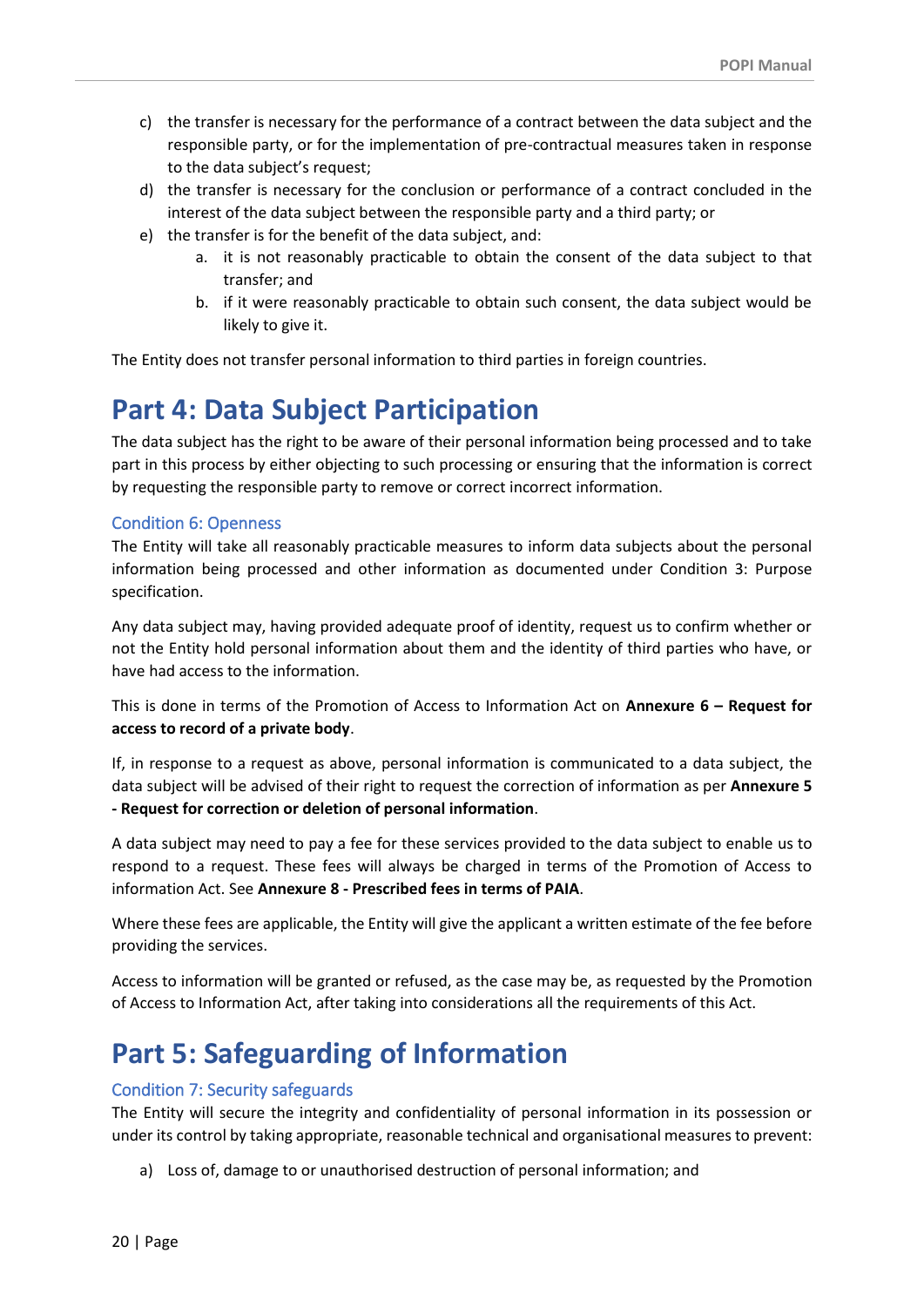b) Unlawful access to or processing of personal information.

The Entity has performed a risk assessment to identify internal and external risks to personal information in our possession or under our control. This was done based on where information is stored and who has access to it to identify the risk of the above.

The risks identified are as follows:

- a) Loss of Data
- b) Unauthorised access or theft of data
- c) Unauthorised sharing of data
- d) Inaccurate and outdated data

Safeguards have been implemented to mitigate the identified risks. These safeguards are monitored on a regular basis and updated as necessary where deficiencies are identified.

The following safeguards are implemented:

- a) Internal policies
- b) Access controls and confidentiality agreements
- c) Backup policy
- d) Antivirus, firewalls and IT policy suspicious links
- e) Access controls to premises as well as username and password for computers
- f) Remote destruction shredding of information no longer required

#### <span id="page-20-0"></span>Making use of an operator

[TYPE THE COMPANY NAME] makes use of operators to process the following personal information:

| Operator  | Types of information processed |  |
|-----------|--------------------------------|--|
| Microsoft | Emails, back up of email       |  |

There is a service agreement in place between the Company and the operator to ensure that the operator establishes and maintains the same level of security measures that the Entity do in order to ensure the safeguarding of information. In terms of this service agreement, the operator must notify the responsible party immediately where there are reasonable grounds to believe that the personal information of a data subject has been accessed or acquired by any unauthorised person.

#### <span id="page-20-1"></span>Performing services as an operator

The Entity does not provide services as an operator.

# <span id="page-20-2"></span>**Part 6: Breaches**

#### <span id="page-20-3"></span>Notification of security compromises

Where there are reasonable grounds to believe that the personal information of a data subject has been accessed or acquired by any unauthorised person, the Entity shall notify:

- a) the Regulator; and
- b) the data subject, unless the identity of such data subject cannot be established.

The notification will be made as soon as reasonably possible after the discovery of the compromise, taking into account the legitimate needs of law enforcement or any measures reasonably necessary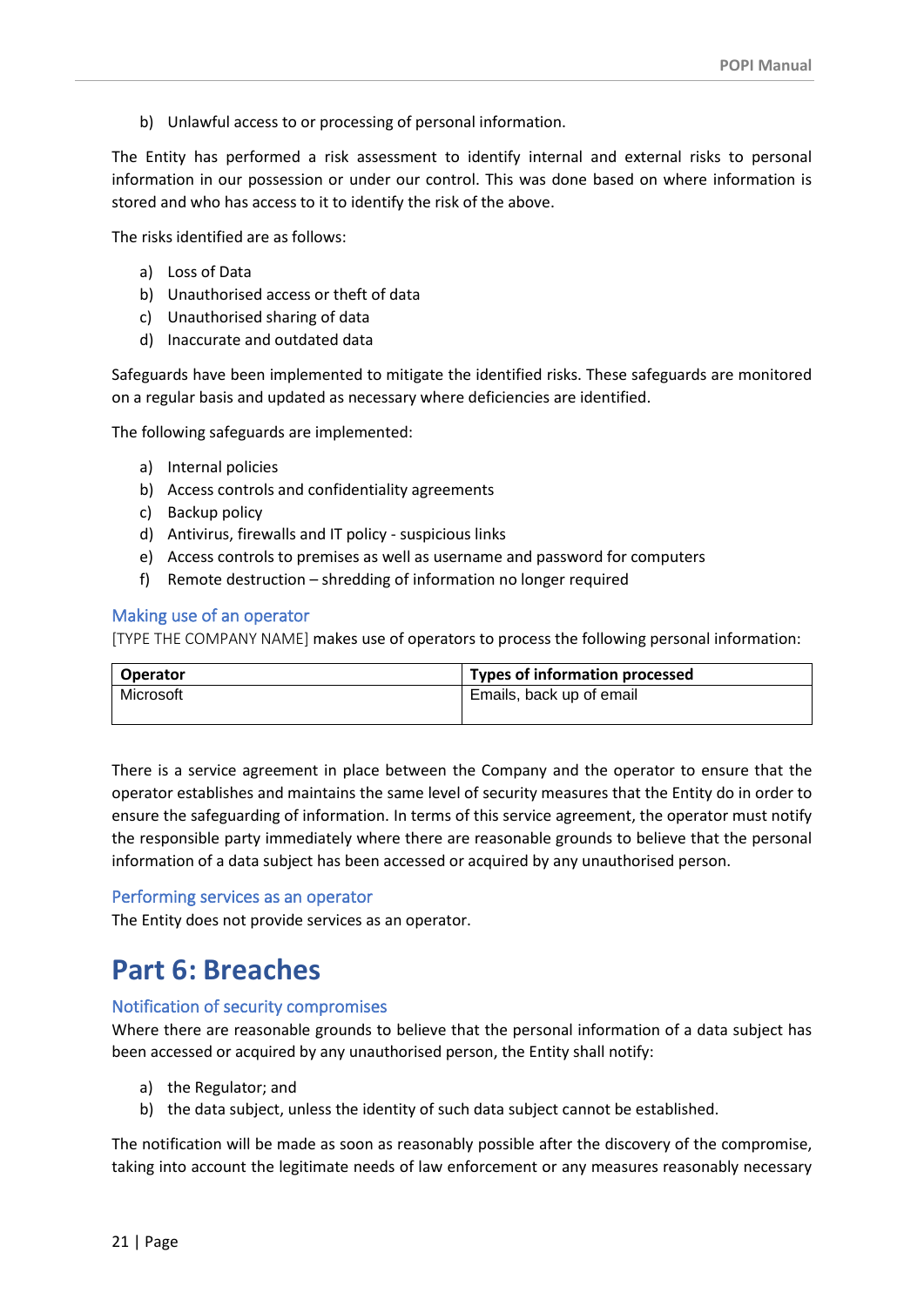to determine the scope of the compromise and to restore the integrity of the responsible party's information system.

The notification will only be delayed if a public body responsible for the prevention, detection or investigation of offences or the Regulator determines that notification will impede a criminal investigation by the public body concerned.

The notification to a data subject shall be in writing and communicated to the data subject in at least one of the following ways:

- a) Mailed to the data subject's last known physical or postal address;
- b) sent by e-mail to the data subject's last known e-mail address;
- c) placed in a prominent position on the website of the responsible party;
- d) published in the news media; or
- e) as may be directed by the Regulator.

The following information will be included in notifications:

- a) a description of the possible consequences of the security compromise;
- b) a description of the measures that we intend to take or have taken to address the security compromise;
- c) a recommendation with regard to the measures to be taken by the data subject to mitigate the possible adverse effects of the security compromise; and
- d) if known, the identity of the unauthorised person who may have accessed or acquired the personal information.

# <span id="page-21-0"></span>**Part 7: Direct Marketing**

Processing of personal information for the purposes of direct marketing is allowed, provided that it complies with the eight conditions of lawful processing.

The processing of personal information of a data subject for the purpose of direct marketing by means of any form of electronic communication, including automatic calling machines, facsimile machines, SMSs or e-mail is prohibited unless the data subject:

- a) has given his, her or its consent to the processing; or
- b) is a customer of the responsible party and:
	- a. The responsible party has obtained the contact details of the data subject in the context of the sale of a product or service;
	- b. The processing is for the purpose of direct marketing of the responsible party's own similar products or services; and
	- c. The data subject has been given a reasonable opportunity to object, free of charge and in a manner free of unnecessary formality, to such use of his, her or its electronic details.

# <span id="page-21-1"></span>Consent

The Entity may approach a data subject only once, and in the prescribed manner and form, for this consent. If the consent has been withheld previously, the data subject may not be approached again to request consent or to provide such direct marketing. The data subject may opt-in to the direct marketing again should they choose to.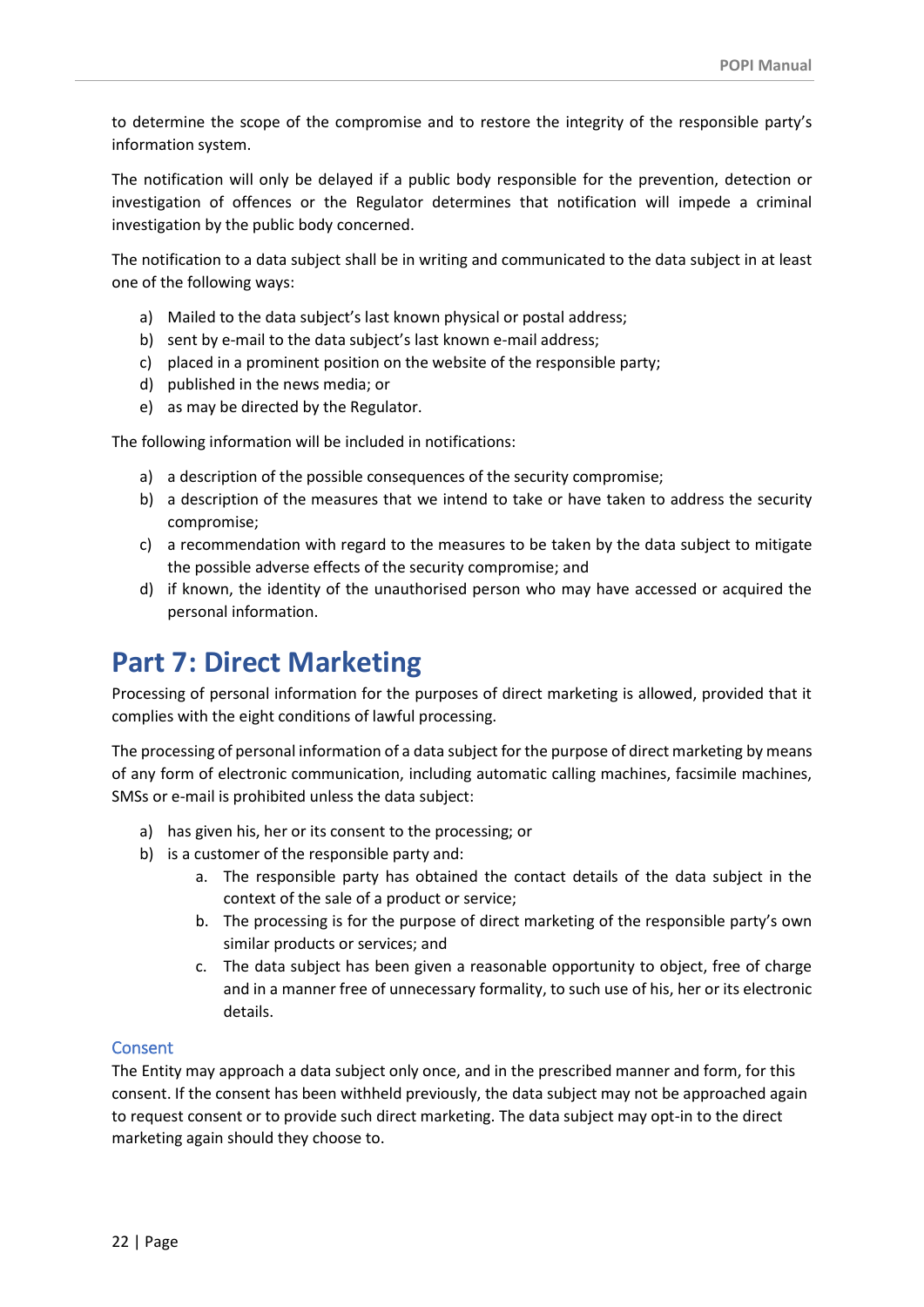Where Direct marketing is sent by electronic means, it must contain details of the identity of the sender or the person on whose behalf the communication has been sent, and an address or other contact details to which the recipient may send a request that such communications cease.

The Entity does not process personal information for the purpose of direct marketing to new clients.

<span id="page-22-0"></span>Implementation – Direct marketing by electronic means to existing clients

The Entity does process personal information for the purpose of direct marketing to existing clients.

#### <span id="page-22-1"></span>**Directories**

A data subject who is a subscriber to a printed or electronic directory of subscribers available to the public or obtainable through directory enquiry services, in which his, her or its personal information is included, must be informed, free of charge and before the information is included in the directory:

- a) about the purpose of the directory;
- b) about any further uses to which the directory may possibly be put, based on search functions embedded in electronic versions of the directory.

A data subject must be given a reasonable opportunity to object, free of charge and in a manner free of unnecessary formality, to such use of his, her or its personal information or to request verification, confirmation or withdrawal of such information if the data subject has not initially refused such use.

The Entity does not make their directories available to the public.

# <span id="page-22-2"></span>**Part 8: Internal training and awareness**

#### **Training**

Training will be provided at regular intervals to employees as well as to the Information Officer and Deputy Information Officers in order to ensure that everyone is informed and keep abreast of the requirements of POPIA and PAIA, as well as the policies and procedures within the Entity to ensure compliance.

Training will be provided as required for existing employees, new employees, the Information Officer and the Deputy Information Officer.

# <span id="page-22-3"></span>**Part 9: Information Regulator**

The Information Regulator has jurisdiction over the Act to educate, guide, monitor and enforce the Act.

#### <span id="page-22-4"></span>Reporting to the Information regulator

The Entity is required to report any breach of personal information to the Information Regulator.

#### <span id="page-22-5"></span>**Complaints**

Any person may submit a complaint to the Regulator in the prescribed manner and form alleging interference with the protection of the personal information of a data subject.

A responsible party or data subject may submit a complaint to the Regulator in the prescribed manner and form if he, she or it is aggrieved by the determination of an adjudicator.

These complaints are to be done on Form 5. **Annexure 7 – Complaints.**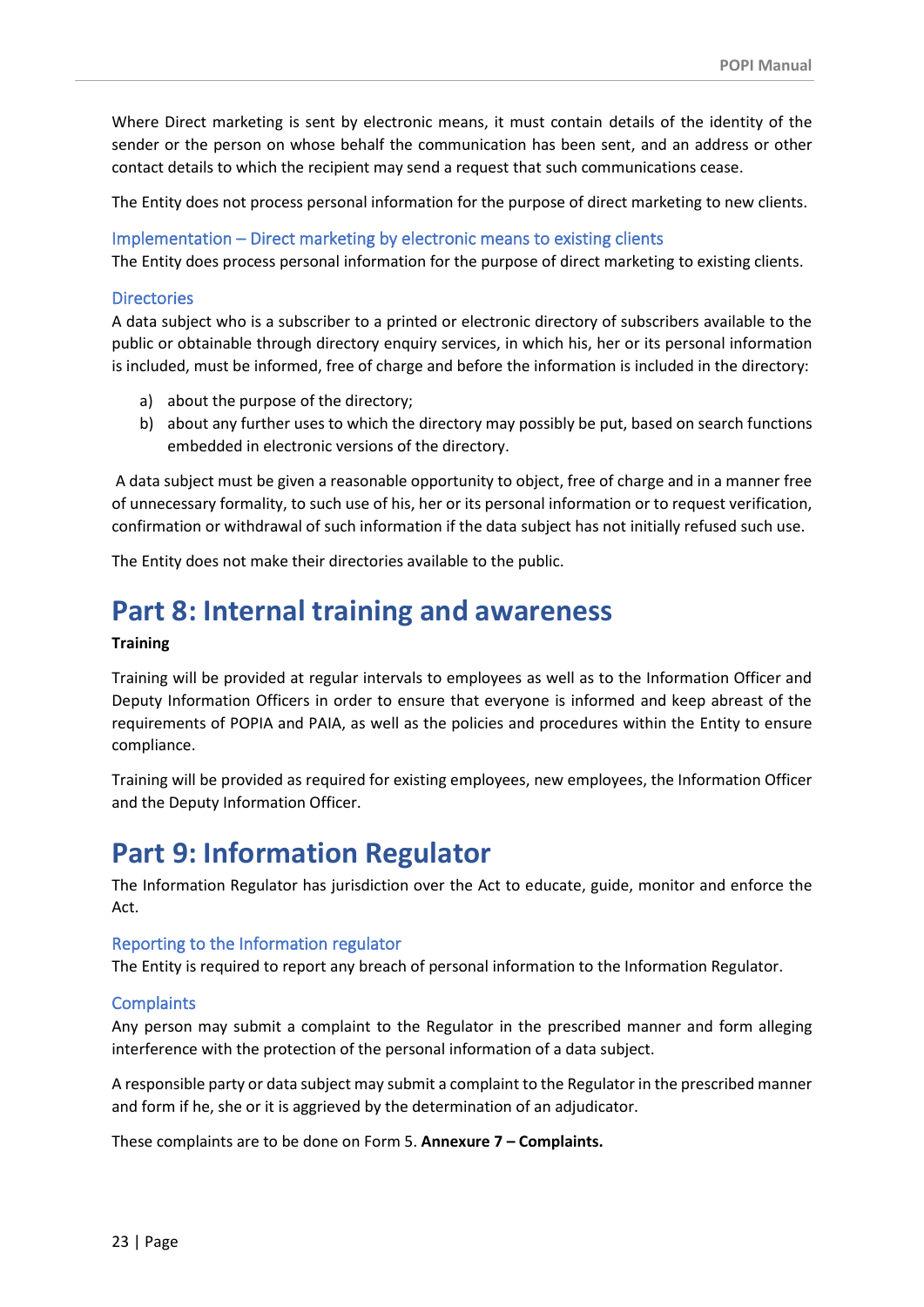# <span id="page-23-0"></span>**Part 10: Promotion of Access to Information Act**

A responsible party must maintain the documentation of all processing operations under its responsibility as referred to in section 14 or 51 of the Promotion of Access to Information Act.

<span id="page-23-1"></span>Section 14: Manual on functions of, and index of records held by, public body The information officer must make available a manual containing:

- a) in general:
	- a. a description of its structure and functions;
	- b. the postal and street address, phone and fax number and, if available, electronic mail address of the information officer of the body and of every deputy information officer of the body;
	- c. a description of all remedies available in respect of an act or a failure to act by the body; and
	- d. such other information as may be prescribed;
- b) insofar as PAIA is concerned:
	- a. a description of the guide of how to use the PAIA as referred to in section 10, if available, and how to obtain access to it;
	- b. sufficient detail to facilitate a request for access to a record of the body, a description of the subjects on which the body holds records and the categories of records held on each subject;
	- c. the latest notice, in terms of section 15(2), if any, regarding the categories of records of the body which are available without a person having to request access in terms of PAIA;
	- d. a description of the services available to members of the public from the body and how to gain access to those services; and
	- e. a description of any arrangement or provision for a person by consultation, making representations or otherwise, to participate in or influence:
		- i. the formulation of policy; or
		- ii. the exercise of powers or performance of duties, by the body;
- c) insofar as the Protection of Personal Information Act, 2013, is concerned:
	- a. the purpose of the processing;
	- b. a description of the categories of data subjects and of the information or categories of information relating thereto;
	- c. the recipients or categories of recipients to whom the personal information may be supplied;
	- d. planned transborder flows of personal information; and
	- e. a general description allowing a preliminary assessment of the suitability of the information security measures to be implemented by the responsible party to ensure the confidentiality, integrity and availability of the information which is to be processed.

A public body must, if necessary, update and publish its manual at intervals of not more than one year.

The manual must be made available:

- a) on the web site, if any, of the public body;
- b) at the head office of the public body for public inspection during normal business hours;
- c) to any person upon request and upon the payment of a reasonable amount; and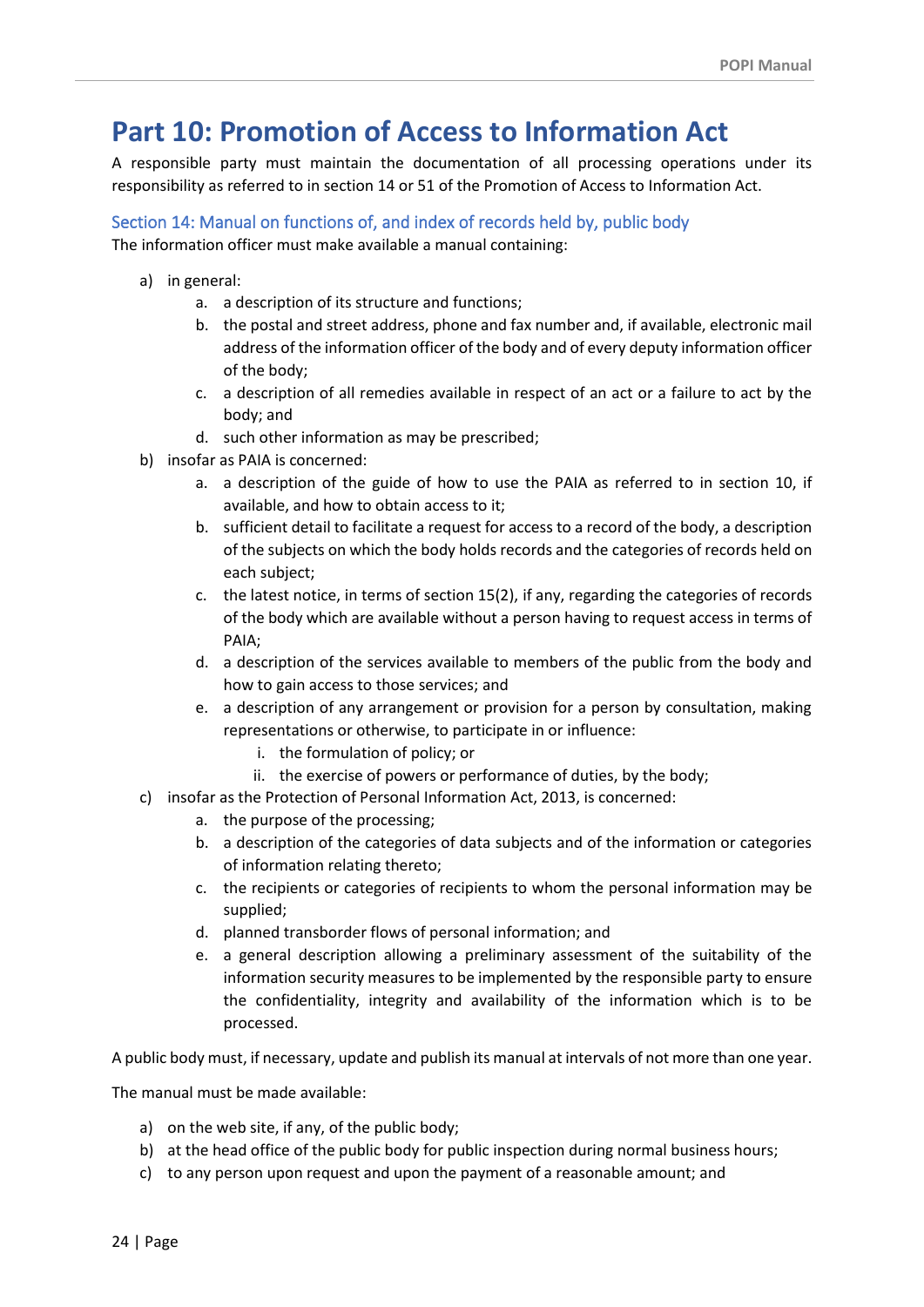d) to the Information Regulator upon request.

#### <span id="page-24-0"></span>Section 51: Manual on functions of, and index of records held by, private body

The head of a private body must make a manual available containing:

- d) in general:
	- a. the postal and street address, phone and fax number and, if available, electronic mail address of the head of the body;
	- b. such other information as may be prescribed;
- e) insofar as PAIA is concerned:
	- a. a description of the guide of how to use the PAIA as referred to in section 10, if available, and how to obtain access to it;
	- b. the latest notice, if any, regarding the categories of records of the body which are available without a person having to request access in terms of PAIA;
	- c. a description of the records of the body which are available in accordance with any other legislation;
	- d. sufficient detail to facilitate a request for access to a record of the body, a description of the subjects on which the body holds records and the categories of records held on each subject;
- f) insofar as the Protection of Personal Information Act, 2013, is concerned:
	- a. the purpose of the processing;
	- b. a description of the categories of data subjects and of the information or categories of information relating thereto;
	- c. the recipients or categories of recipients to whom the personal information may be supplied;
	- d. planned trans-border flows of personal information; and
	- e. a general description allowing a preliminary assessment of the suitability of the information security measures to be implemented by the responsible party to ensure the confidentiality, integrity and availability of the information which is to be processed.

The head of a private body must on a regular basis update the manual.

The manual must be made available:

- e) on the web site, if any, of the private body;
- f) at the principal place of business of the private body for public inspection during normal business hours;
- g) to any person upon request and upon the payment of a reasonable amount; and
- h) to the Information Regulator upon request.

The minister has exempted all private bodies from compiling the manual until 31 December 2020 except for companies which:

- a) Is not a private company as defined in section 1 of the Companies Act, 2008 (Act 71 of 2008); and
- b) Is a private company as defined in section 1 of the Companies Act, 2008 (Act 71 of 2008) which operates within any of the sectors mentioned in column one of the Schedule and:
	- a. Has 50 or more employees in their employment; or
	- b. Has a total annual turnover that is equal to or more than the applicable amount mentioned in column 2 of the Schedule to this Notice.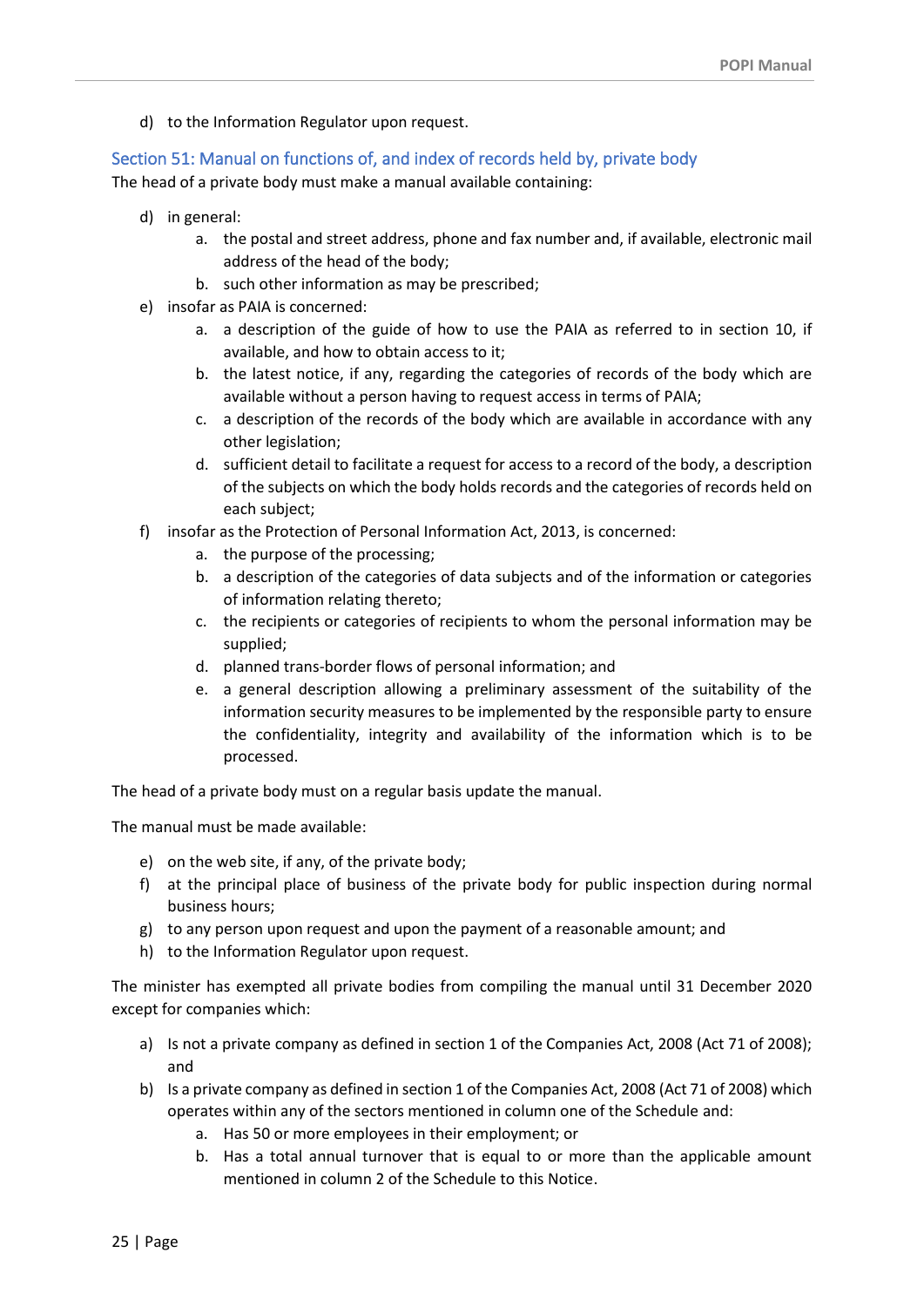| Column 1                                               | Column <sub>2</sub> |
|--------------------------------------------------------|---------------------|
| Agriculture                                            | R 6 million         |
| Mining and quarrying                                   | R 22.5 million      |
| Manufacturing                                          | R 30 million        |
| Electricity, gas and water                             | R 30 million        |
| Construction                                           | R 15 million        |
| Retail and motor trade and repair services             | R 45 million        |
| Wholesale trade, commercial agents and allied services | R 75 million        |
| Catering, accommodation and other trade                | R 15 million        |
| Transport, storage and communications                  | R 30 million        |
| Finance and business services                          | R 30 million        |
| Community, special and personal services               | R 15 million        |